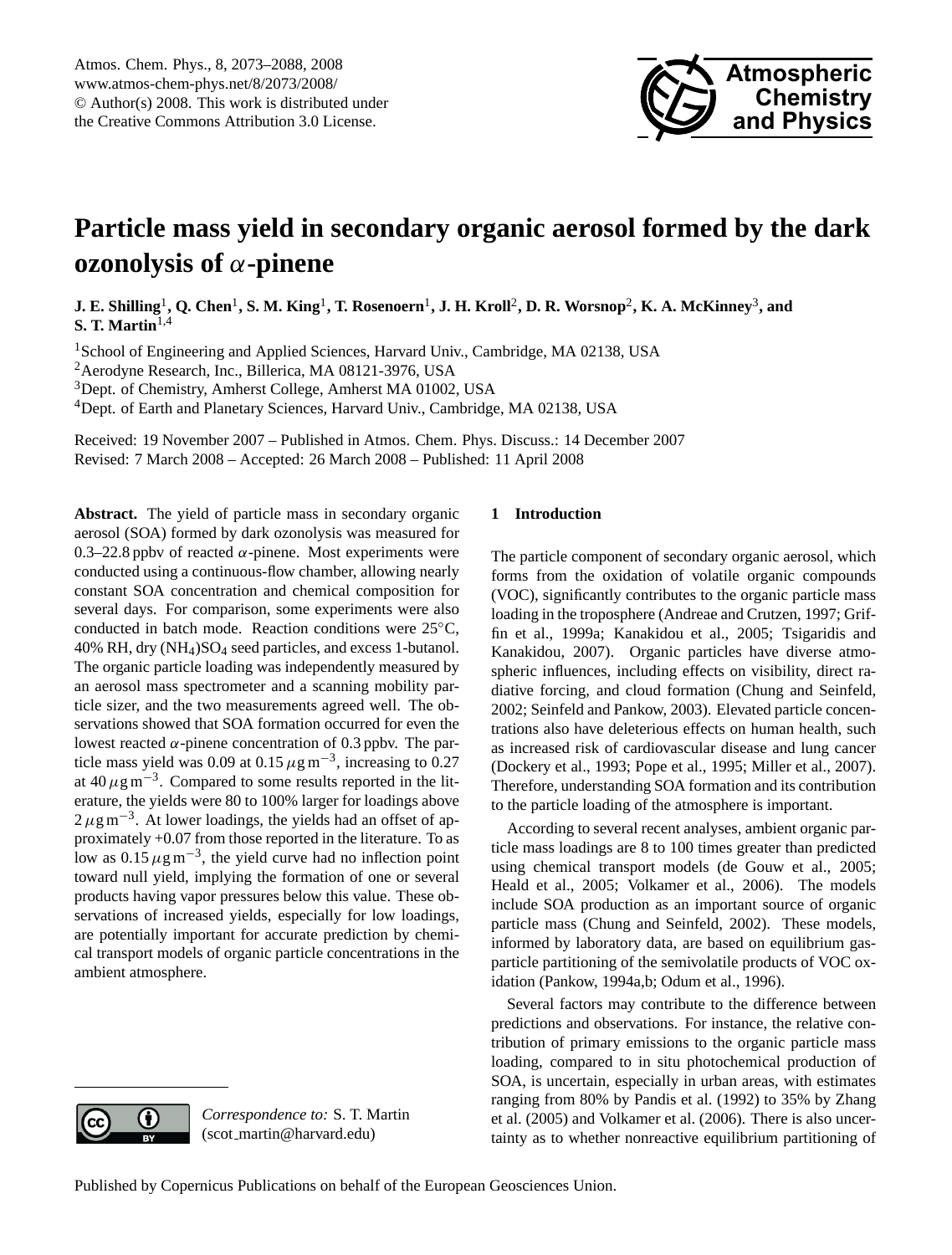semivolatile products of gas-phase chemistry is a complete mechanism for describing SOA production, both in the laboratory and in the atmosphere. For example, reactions in the particle phase, such as aldol condensation, acid dehydration, and gem-diol reactions can yield products of low volatility, potentially increasing particle mass (Jang et al., 2003; Gao et al., 2004a; Kalberer et al., 2004; Tolocka et al., 2004; Liggio et al., 2005; Gross et al., 2006). In another mechanism, normally volatile species, such as low molecular weight aldehydes, can be taken up by cloud droplets, and aqueous-phase reactions may produce low-volatility molecules that contribute to fine-mode particle mass if the droplet later evaporates (Blando and Turpin, 2000; Chen et al., 2007). Robinson et al. (2007) recently identified the gas-phase oxidation of semivolatile molecules associated with primary diesel emissions as another pathway for SOA production.

Aside from potential SOA sources omitted from the models, another possibility is that the models may underpredict SOA levels because of incomplete laboratory data sets. SOA mass loadings investigated in the laboratory have often been significantly greater than typical ambient loadings of  $10 \,\mu\text{g m}^{-3}$  or less (Zhang et al., 2007). Extrapolations have therefore been required for the use of laboratory results in regional and global models of SOA production. For example, in the modeling work of Chung and Seinfeld (2002), which is widely used in chemical transport models, the parameterization of Griffin et al. (1999b) was used to describe particle yield from the dark ozonolysis of  $α$ -pinene. However, the laboratory data used to develop the parameterization were available only as low as  $7.4 \mu g m^{-3}$  (Hoffmann et al., 1997; Griffin et al., 1999b).

In recognition of the need to study SOA production at loadings below  $10 \mu g m^{-3}$  and to investigate reaction kinetics, Presto and Donahue (2006) and Ng et al. (2006) developed a novel method for determining particle yield during experiments in real time. Prior to their work, in a typical experiment, the organic precursor VOC and the oxidant were mixed, and the SOA particle volume was measured after the reaction had come close to completion (Hoffmann et al., 1997; Klotz et al., 1998; Griffin et al., 1999b; Koch et al., 2000; Cocker et al., 2001; Jang et al., 2002; Gao et al., 2004b; Kalberer et al., 2004; Iinuma et al., 2005; Paulsen et al., 2005; Kroll et al., 2006). Measurements were made after the complete reaction because of the absence of techniques to detect accurately rapid changes in the VOC concentration and in SOA particle volume. Presto and Donahue (2006) and Ng et al. (2006) used a proton-transfer-reaction mass spectrometer (PTR-MS) during the initial minutes of VOC oxidation to measure VOC concentrations while they were rapidly changing. The particle volume loading was monitored using a scanning mobility particle sizer (SMPS). During this time period of initial VOC oxidation, the gas-phase concentration and the particle loading were rapidly changing. Therefore, in a single experiment, particle yields were determined from the progressive measurements of the changes in VOC concentration and in particle volume loading. The measurements were made while particle loadings were small at the outset of SOA production, allowing yield determinations for loadings at atmospherically relevant concentrations. Some experimental uncertainty, however, was introduced into the yield measurements at the lowest concentrations of reacted VOC and hence the lowest particle loadings because the SMPS had a characteristic data collection time of 3 to 5 min and very large fractional changes in the VOC concentration occurred during this time period. The PTR-MS collected data every 20 s.

The yields obtained by this short-time approach (i.e., transient reaction) were similar to those of the traditional longtime approach (i.e., complete reaction) at loadings for which the data sets overlapped, provided that seed particles and ozone levels above 750 ppbv were employed (Pathak et al., 2007a). Otherwise, significant loss of semivolatile organic molecules to the chamber walls was believed to occur, leading to erroneously low yield measurements in those cases. For low loadings (i.e.,  $\lt 7.4 \mu g m^{-3}$ ), Pathak et al. (2007a, b) observed larger yields than predicted by the extrapolation of the parameterizations of Griffin et al. (1999b) and Cocker et al. (2001) for data collected at high loadings (i.e., >7.4  $\mu$ g m<sup>-3</sup>). Possible explanations included numerical uncertainties in the parameterizations or different physical and chemical mechanisms of SOA production dominant at low mass loading. The results emphasized the importance of conducting experiments at loadings similar to those of the atmosphere so as to capture the behavior of nonlinear processes of SOA production.

An alternative experimental configuration to the shorttime and long-time batch-mode experiments described above is a continuous-flow chamber in which reactants are continuously injected and products are continuously withdrawn from the chamber (Kleindienst et al., 1999; Seinfeld et al., 2003; VanReken et al., 2006; King et al., 2007). Continuousflow operation provides stable conditions over time periods of days to weeks. Semivolatile molecules in the gas phase may come to equilibrium with the organic mass on the walls and in the particles, thereby minimizing the irreversible loss of gas molecules to the walls, which has been identified as a problem in batch-mode experiments (Kroll et al., 2007). The stable conditions of the continuous-flow approach also allow signal integration (typically 4 to 12 h) so that the application of demanding techniques, such as the collection of on-line high-resolution mass spectra, is possible. Signal integration improves measurement accuracy and precision, which are especially important for studies at low loadings. Stable conditions act in favor of the use of instruments having relatively slow sampling rates (e.g., an SMPS), potentially resulting in data having lower measurement uncertainties and more accurate yield determinations as a result.

Herein, we present particle mass yields in SOA produced by the dark ozonolysis of  $\alpha$ -pinene (0.3–22.8 ppbv) for organic mass loadings of 0.15 to 33  $\mu$ g m<sup>-3</sup>. Both continuousflow and batch-mode data are presented. We focus our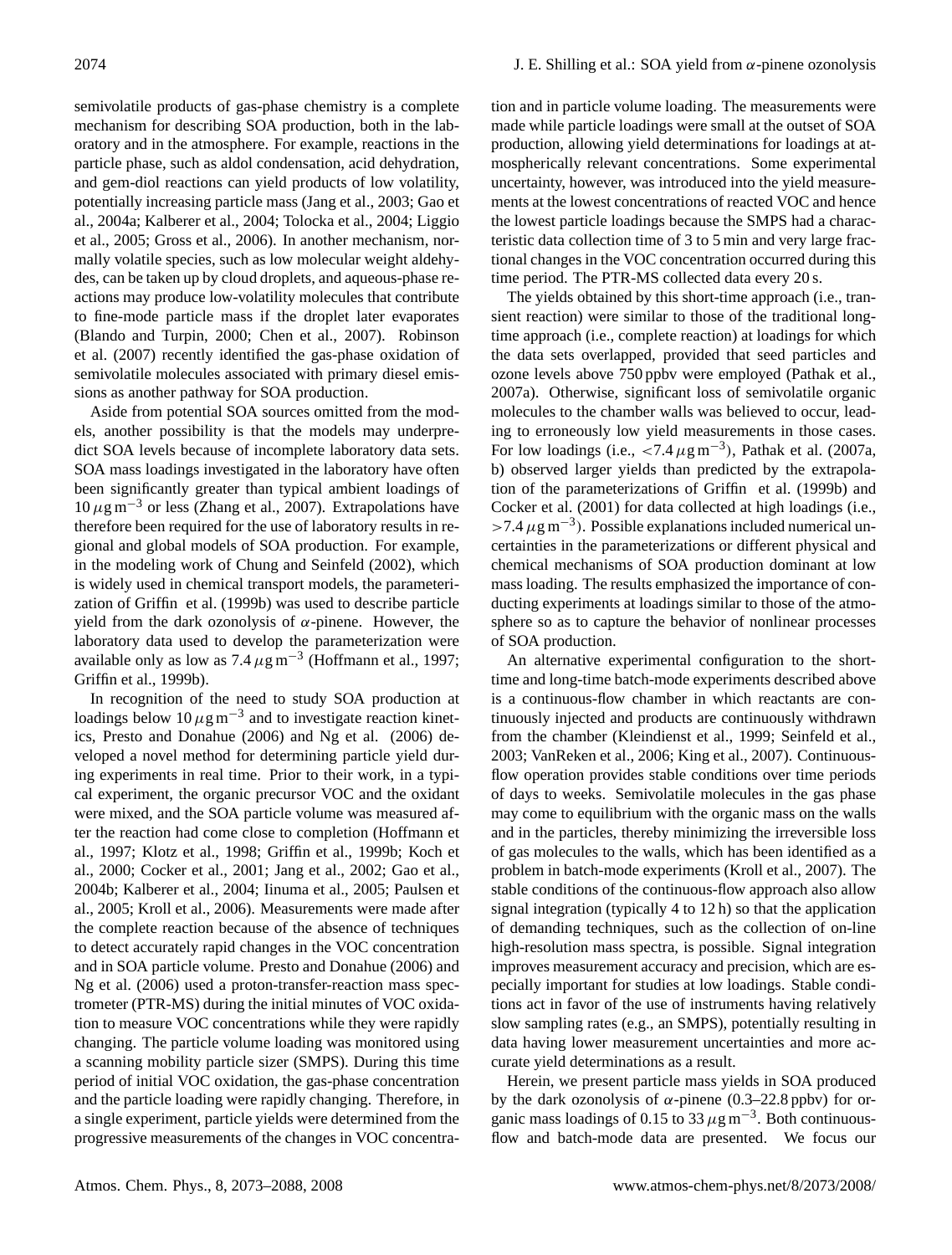interpretation on data collected at low organic mass loading, specifically 0.3 to 6.6 ppby of reacted  $\alpha$ -pinene and particle mass loadings of 0.15 to 7  $\mu$ g m<sup>-3</sup>.

#### **2 Chamber description and operation**

The Harvard Environmental Chamber (HEC) consists of a  $4.7 \text{ m}^3$  PFA teflon bag housed in a temperature-controlled room. The chamber is coupled to a gas-handling system. Inlet flows of water vapor, ozone, and  $\alpha$ -pinene in purified air are regulated with MKS mass flow controllers. Dry, clean, hydrocarbon-free air is produced with a pure air generator (Aadco 737). Humidity is controlled by passing clean air at a variable flow rate through a water bubbler (18 M $\Omega$  cm). A HEPA filter, placed downstream of the bubbler, removes any contaminant particles. Ozone is produced by passing air around an ultraviolet lamp (Jelight 600). A syringe pump (New Era Pump Systems, NE-1000) is used to feed a liquid solution (1:600 v:v, 1:1040 mole:mole) of  $\alpha$ -pinene (Aldrich, 98%) in 1-butanol (Baker, 99.9%) into a gently warmed glass bulb. The pumping rates are slow enough that most of the organic vapor is released into the glass bulb through evaporation of a sessile drop on the tip of needle. A flow of air sweeps the vapor into the chamber. 1-butanol scavenges OH radicals generated as products of  $\alpha$ -pinene ozonolysis. No  $NO<sub>x</sub>$  is added to the chamber, and the measured levels are below the instrument detection limit of 1 ppbv. 2 **Chamber description and operation**<br>The Harvard Environmental Chamber (HEC) consists of a<br> $4.7$ m<sup>3</sup> PFA teflorn bag housed in a temperature-controlled<br>noro. The chamber is coupled to a gas-hundling system. In-<br>not alle

In addition to the gas flows, quasi-monodisperse seed particles are injected into the chamber. The particles are produced from  $(NH_4)_2SO_4$  solutions  $(0.12 g L^{-1})$  by an atomizer (TSI 3076). The aerosol is diffusion dried to less than 10% relative humidity, thereby inducing crystallization of the particles. Particles are size-selected at a midpoint mobility diameter using a DMA (TSI, 3070), which is operated at a sheath-to-monodisperse flow ratio of 10:3. The size distribution of the seed particles is centered at 50 nm, with a geometric standard deviation of 1.19–1.25, a number concentration of  $5000-8000$  cm<sup>-3</sup>, and a surface-area loading of 6.2–11×10<sup>7</sup> nm<sup>2</sup> cm<sup>-3</sup> (equivalent to 2.9–5.2×10<sup>-4</sup> m<sup>2</sup> in the chamber volume).

There are several diagnostics of the gas and particle composition in the chamber outflow. Ozone, NO, and  $NO<sub>x</sub>$  concentrations are monitored by Teledyne 400E and Teledyne 200E instruments, respectively. Relative humidity and temperature are measured with a Rotronics sensor (Hygroclip SC05). The mass loading and the vacuum-aerodynamicdiameter size distribution of the particles are measured using an Aerodyne high-resolution time of flight mass spectrometer (HR-ToF-AMS) (Jayne et al., 2000; DeCarlo et al., 2006). The electric-mobility-diameter size distribution is measured using a TSI SMPS (3081 DMA, 3772 CPC) operated with recirculating sheath-air flow. Recirculation ensures that after sufficient time organic molecules in the sheath air, the parti-



data.  $\alpha$ -pinene is injected and equilibrated (2.1 ppbv) prior to in-**Fig. 1.** Evolution of ozone concentration, SOA particle mass loading, SOA particle volume loading, and measured and modeled  $\alpha$ pinene concentration toward steady-state during a continuous-flow experiment. Particle and  $\alpha$ -pinene ( $\times$ 0.1) mass loadings are shown on the left axis, ozone concentration is shown on the inner-right axis, and particle volume loading is shown on the outer-right axis. Corrections for particle loss to the walls are not applied to the shown jection of ozone. Further conditions are given in Table 1. The Appendix provides information on instrument calibration and on calculation of particle loadings from the data of the AMS and the SMPS.

the chamber outflow reach equilibrium. An Ionicon protontransfer reaction mass spectrometer (PTR-MS) was available during several of the experiments for the analysis of gasphase hydrocarbons (Lindinger et al., 1998).

In the continuous-flow mode of the HEC, the outflow balances the inflow (Kleindienst et al., 1999; Seinfeld et al., 2003). Ozone, water vapor, seed particles, OH scavenger, and precursor VOC are continuously input into the chamber during the course of the experiments and SOA particles are continuously monitored in the chamber outflow. An experiment is run for an indefinite time period of days to weeks, going through an initial transient period of 12 to 24 h until reactants and products reach their steady-state concentrations. Chamber inflow-outflow is balanced by a feedback control that maintains the bag at a constant overpressure of 30 mTorr relative to its surroundings. As a result of the overpressure, the bag walls are relatively quiescent, minimizing the mass transfer of gases and particles to the walls. Ozone concentration and relative humidity are also maintained at constant values through feedback controls. The total flow rate of 21.1 sLpm, made up of 16, 3, 0.1, and 2 sLpm for the respective air flows of water vapor, seed particles, ozone, and precursor VOC mixed with OH scavenger, corresponds to a residence time of 3.4 h in the bag. The air, water vapor, seed, and ozone flows are mixed in a single inlet and introduced into the center of chamber. The precursor VOC mixed with OH scavenger in a carrier gas flow is injected into the chamber through a separate inlet which is oriented perpendicular to and approximately 1 m away from the first inlet. Sampling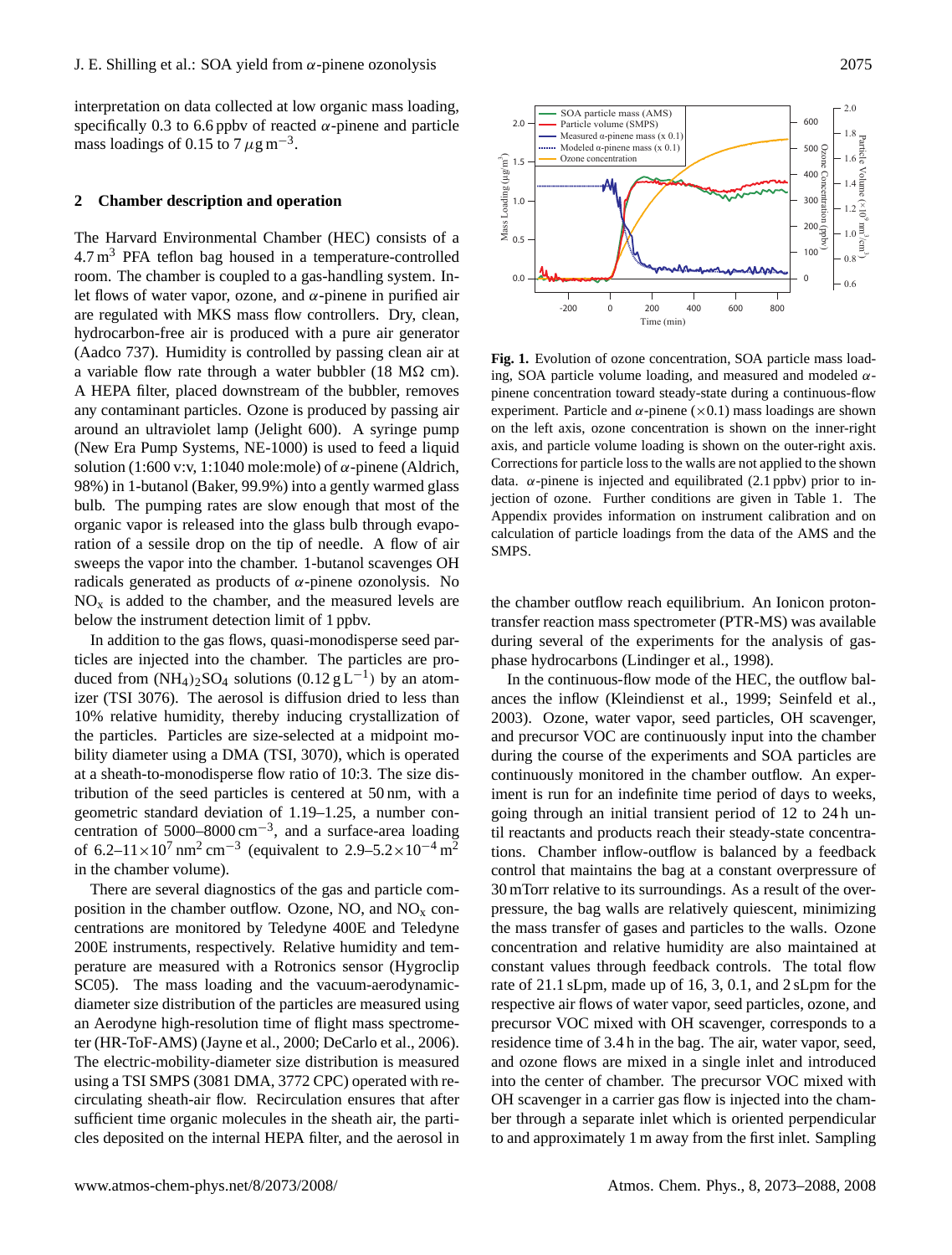

**Fig. 2.** Time trace of the SOA particle mass loading measured by the AMS (solid lines) and calculated from the SMPS volume measurements (dotted line) using measured  $\rho_{\text{SOA}}$  for four different reacted  $\alpha$ -pinene concentrations. Corrections for particle loss to the walls are not applied to the shown data. Experimental conditions are the same as for Fig. 1, except that 300 ppbv ozone is employed. A continuous SMPS record is not available because this instrument was also used for other functions.

flows are drawn from the center of the chamber along the axis perpendicular to both inlet flows. The teflon bag is periodically cleaned, especially before conducting experiments for the lowest SOA mass loadings, by exposure to high ozone concentrations (ca. 1 ppm) for at least 24 h at 40◦C, followed by flushing with clean air for several hours. Following cleaning, particle concentrations in the chamber outflow are below  $5 \text{ cm}^{-3}$ .  $\alpha$ -pinene is the precursor VOC used in the experiments of the present study.

## **3 Results and discussion**

The evolution toward steady-state of the  $\alpha$ -pinene concentration measured by the PTR-MS, the organic mass loading measured by the AMS, the particle volume loading measured by the SMPS, and the ozone concentration is shown in Fig. 1 for a continuous-flow experiment. Prior to time zero of Fig. 1,  $\alpha$ -pinene and seed particles were introduced into the chamber and allowed to come to steady-state. The measured concentration of  $\alpha$ -pinene (2.1 ppbv, 11.9  $\mu$ g m<sup>-3</sup>) agreed with the concentration expected based on the syringe injection rate into the bulb reservoir and the dilution ratio when entering the chamber. Prior to the injection of ozone, the mass loading of organic particles was below the detection limit of the AMS  $(0.02 \mu g m^{-3})$  (DeCarlo et al., 2006). The particle volume loading measured at this time by the SMPS  $(0.68 \times 10^9 \text{ nm}^3\text{-particles cm}^{-3}\text{-air})$  corresponded to the seed sulfate particles.

At time zero, the ultraviolet lamp of the ozone generator was turned on, initiating injection of ozone into the chamber. The approach of ozone concentration to a steady-state value of 535 ppbv over a period of 800 min is apparent in Fig. 1. Concomitantly, SOA production began, as independently indicated by increases in the organic particle mass loading and the particle volume loading. The  $\alpha$ -pinene concentration also decreased. There was no time delay between the consumption of  $\alpha$ -pinene and the onset of particle growth.

After ca. 600 min, steady-state conditions were obtained for  $\alpha$ -pinene. The PTR-MS measurements showed that 8.0  $(\pm 1)$ % of the  $\alpha$ -pinene introduced into the chamber exited without reaction. This amount of residual  $\alpha$ -pinene in the chamber outflow agreed well with a calculated value based on the measured ozone concentration, a rate constant of  $8.66 \times 10^{-17}$  cm<sup>3</sup> molecule<sup>-1</sup> for  $\alpha$ -pinene ozonolysis (Calvert et al., 2000), and a residence time of 3.4 h in the chamber. Moreover, the kinetic trace of the model shown in Fig. 1 agreed well with the time-dependent observations. The model was not scaled to the measurements but rather used known rate constants and inflow/outflow rates from the chamber. The agreement between the measurements and the model is evidence both that there was effective mixing of  $\alpha$ -pinene and ozone within the chamber and that OH radicals were adequately scavenged by 1 butanol. More than 99% of the OH radicals were expected to be scavenged by 1-butanol based upon the relative concentrations of 1-butanol and  $\alpha$ -pinene and the rate constants of OH with these compounds  $(8.28\times10^{-12} \text{ cm}^3 \text{ molecule}^{-1}$ and  $5.37 \times 10^{-11}$  cm<sup>3</sup> molecule<sup>-1</sup>, respectively) (Calvert et al., 2000; Cavalli et al., 2002),

The mass loadings measured by the AMS ( $\Delta M_{\text{AMS}}$ ), as well as the mass loadings determined from the SMPS volume loading after accounting for the sulfate baseline and the measured particle density (Fig. S1, [http://www.atmos-chem-phys.net/8/2073/2008/](http://www.atmos-chem-phys.net/8/2073/2008/acp-8-2073-2008-supplement.pdf) [acp-8-2073-2008-supplement.pdf\)](http://www.atmos-chem-phys.net/8/2073/2008/acp-8-2073-2008-supplement.pdf), are shown in Fig. 2 for separate experiments conducted at 0.95, 1.9, 2.85, and 6.64 ppbv reacted  $\alpha$ -pinene. The data were recorded at least 24 h after the initial transient period shown Fig. 1 (i.e., the time axis is not conserved in moving from Fig. 1 to Fig. 2). The steady-state data shown in Fig. 2 are broadly representative of those used to calculate  $\Delta M_{\text{AMS}}$  in this study. Operation of the HEC in continuous-flow mode maintained approximately stable particle loadings, as represented in Fig. 2, for week-long time periods. Regular fluctuations of up to 20% were caused by the occasional release of a sessile  $\alpha$ -pinene/butanol drop from the syringe needle and by chamber dynamics. In addition to providing a metric for the stability of the continuous-mode operation, the data of Fig. 2 also show that the increase of organic particle loading was not linear with  $\alpha$ -pinene concentration from 0.95 to 6.64 ppbv.

The steady-state SOA particle mass yields  $(Y^{ss})$  determined from the data in Fig. 2, as well as from similar data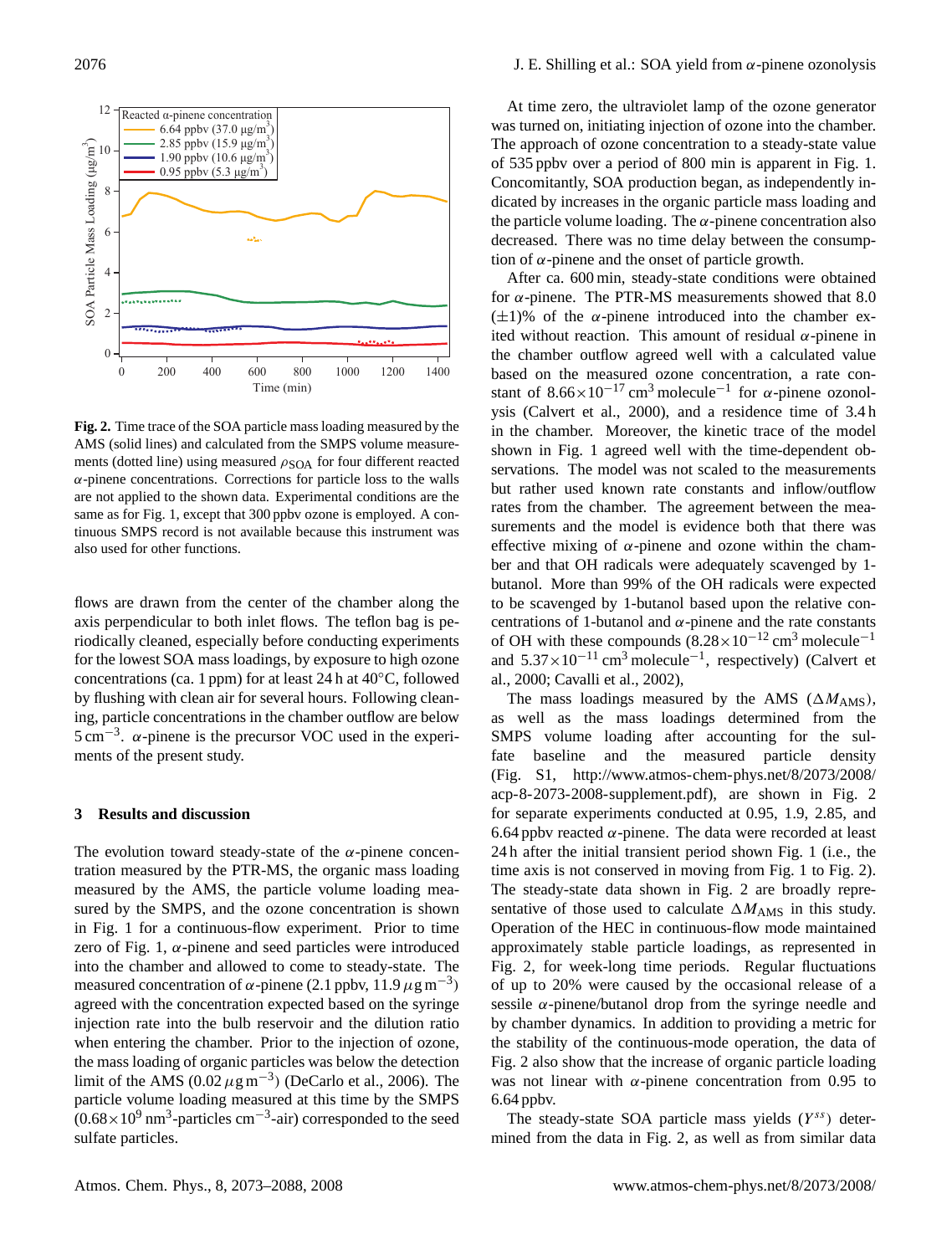at other  $\alpha$ -pinene concentrations (Table 1), are shown in Fig. 3 (red and blue circles). Yields were calculated as  $Y^{ss} = \Delta M^{ss}/\Delta H C^{ss}$ , where  $\Delta M^{ss}$  ( $\mu$ g m<sup>-3</sup>) was the steadystate organic-particle loading and  $\Delta HC^{ss}$  ( $\mu$ g m<sup>-3</sup>) was the reacted concentration of α-pinene. As an estimate of experimental variability, experiments at 0.95, 1.90, and 2.85 ppbv  $\alpha$ -pinene were each repeated three times, and the yield of each varied less than 20%. The yields in Fig. 3 and Table 1 are lower limits of the actual yields because wall loss, which reduced the particle loading, was not accounted for. Wallloss corrections are discussed further below.

Two batch-mode experiments were conducted to provide an in-lab comparison between continuous-flow and batchmode yields. Temperature, relative humidity, ozone, and seed particles were adjusted to their desired levels in the bag, after which inflows were turned off. A pulse of clean air swept  $\alpha$ -pinene and either 1-butanol or 2-butanol from the heated bulb reservoir into the chamber, after which this inflow was also shut off. The subsequent production of particle mass resulting from  $\alpha$ -pinene ozonolysis was then monitored. Following the approach described by Presto and Donahue (2006) and Ng et al. (2006), we calculated yield in 5 min time steps using simultaneous measurements of the  $\alpha$ pinene concentration via the PTR-MS and the particle loading via both the AMS and the SMPS. As shown in Fig. 3, the yields from these batch-mode experiments (green and orange triangles) agreed well with those obtained in the continuousflow mode.

The results shown in Fig. 3 and Table 1 indicate that there was significant SOA production at low ppbv levels of reacted α-pinene. For example, 1.9 ppbv  $(10.6 \mu g m^{-3})$  of reacted α-pinene produced  $0.9 \mu$ g m<sup>-3</sup> of SOA particle mass, corresponding to  $Y^{ss} = 0.09$ . This example corresponds to the steady-state portion of the time trace of the data shown in Fig. 1. The yield increased with loading, ranging from 0.09 to 0.27 for loadings of 0.15 to  $40 \mu g m^{-3}$ . Also shown in Fig. 3 is the two-product fit through the data. Table 2 lists the fit coefficients for two common parameterizations of yields, though only the two-product fit is shown in Fig. 3 (Odum et al., 1996, 1997; Seinfeld and Pankow, 2003; Presto and Donahue, 2006). The Appendix provides the mathematical forms of the fitting functions.

Our findings can be compared to several recent reports in literature. In our study, the yield curve had no inflection point toward null yield to as low as  $0.15 \mu g m^{-3}$ , indicating the formation of one or several products having vapor pressures below this value and reflected in the large value of  $K_1$  of 100 m<sup>3</sup> $\mu$ g<sup>-1</sup> in the two-product fit (Table 2). Verheggen et al. (2007) observed a similar result to below  $0.5 \,\mu$ g m<sup>-3</sup> provided that the total condensable product mass including some gas-phase species was considered. Pathak et al. (2007b), however, observed curvature toward zero yield (cf. data points in Fig. 4). A related finding is that Pathak et al. (2007b) did not observe particle growth below 1 ppbv reacted  $\alpha$ -pinene. In our work, however, we observed signif-



**Fig. 3.** Particle mass yield of SOA produced by the dark ozonolysis of α-pinene in continuous-flow and batch-mode experiments. Panel **(A)** shows the full range of data from 0 to 40  $\mu$ g m<sup>-3</sup> organic loading. Panel **(B)** shows an expanded view from 0 to  $10 \mu g m^{-3}$ . Values of the data points correspond to  $Y_{\text{AMS}}$  of Table 1. The SMPS data  $Y_{\text{SMPS}}$  give similar results (cf. Fig. 5). The black line shows the fit for the parameters given in Table 3 for  $\rho_{\text{SOA}}$ . The blue line shows the fit after the data are normalized to  $\rho_{1,0}$ , as done to facilitate comparison of our data to literature data (cf. Fig. 4). The shaded blue area shows the best-estimate yield values for  $\rho_{1,0}$  after correction for particle wall loss.

icant growth for 0.3 ppbv, which was the lowest value of our study. By chemical argument, organic molecules having vapor pressures low enough to condense under these conditions might be expected to have a high fractional oxygen content. In agreement with this supposition, Tolocka et al. (2006) and Heaton et al. (2007) found that freshly nucleated  $\alpha$ -pinene ozonolysis particles were highly oxygenated. The AMS mass spectra recorded in our study, which will be the subject of a detailed future publication, showed that the organic mass was increasingly oxygenated as particle loading decreased.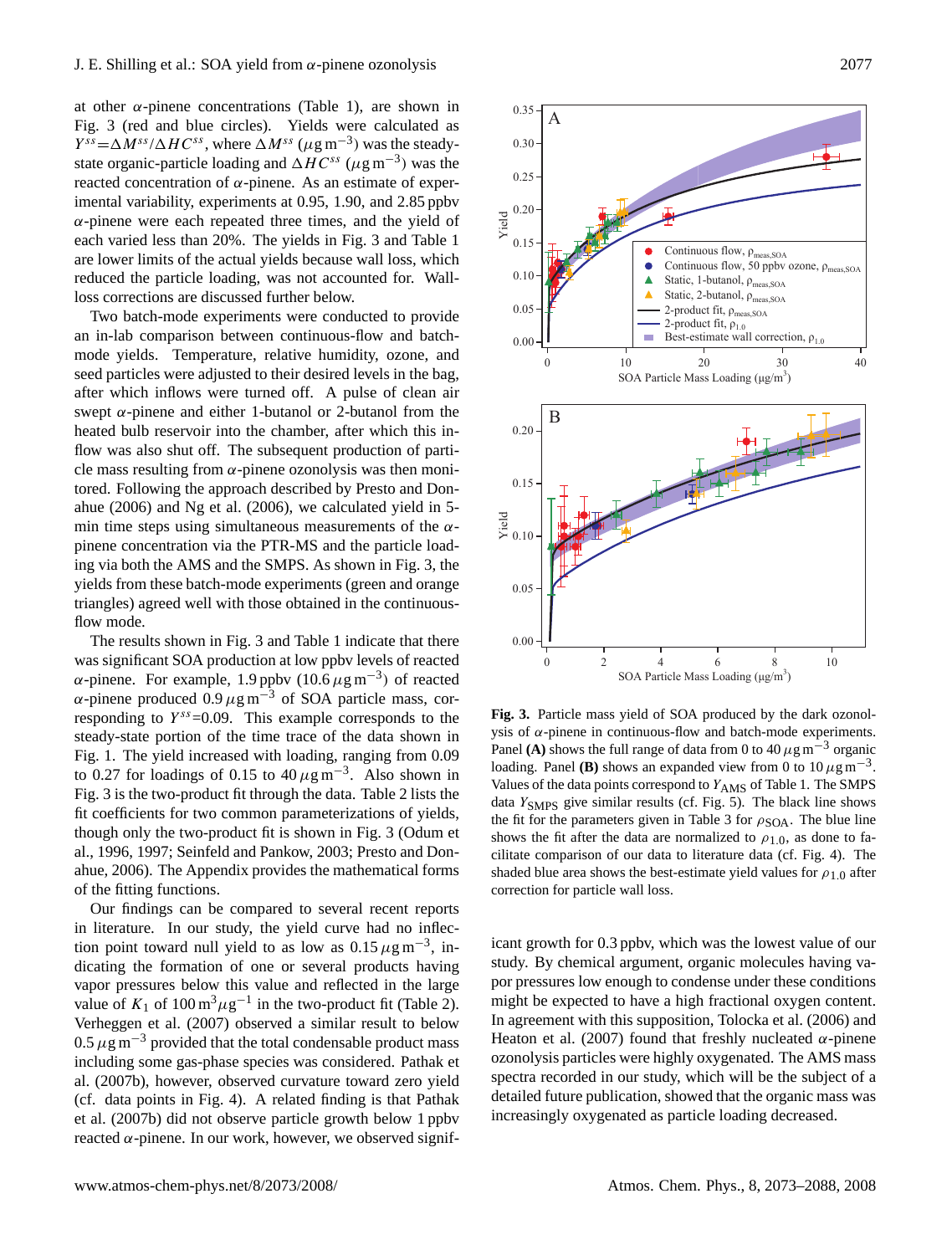**Table 1.** Experimental conditions and results for SOA particle production from the dark ozonolysis of α-pinene. Yields were calculated as Y =  $\Delta M/\Delta$ HC, where  $\Delta M$  ( $\mu$ g m<sup>-3</sup>) was the organic particle mass loading and  $\Delta$ HC ( $\mu$ g m<sup>-3</sup>) was the reacted concentration of  $\alpha$ pinene. No corrections were made for wall losses for the values included in this table. The experiments were performed under the following conditions: 298 ( $\pm$ 1) K, 40 ( $\pm$ 2) % RH, <1 ppbv NO<sub>x</sub>, dry (NH<sub>4</sub>)SO<sub>4</sub> seed particles (5000 to 8000 cm<sup>-3</sup> and 6.2 to 11×10<sup>7</sup> nm<sup>2</sup> cm<sup>-3</sup>), and 1- or 2-butanol as an OH radical scavenger at a molar concentration of 1040 times that of  $\alpha$ -pinene. Data averaging times for  $\Delta M_{\rm AMS}$ typically ranged between 4 and 12 h in the continuous-flow mode. Data were averaged for 5 min in the batch-mode experiments. The corresponding averaging times for  $\Delta M_{\text{SMPS}}$  were 1–4 h in the continuous-flow mode and 5 min for the batch-mode experiments.

| Date                     | Mode       | $O_3$ (ppbv) | $\Delta$ HC (ppbv) | $\Delta$ HC ( $\mu$ g m <sup>-3</sup> ) | $\Delta M_{\rm AMS}$ ( $\mu$ g m <sup>-3</sup> ) | $\Delta M_{\rm SMPS}$ $(\mu$ g m <sup>-3</sup> ) <sup>a</sup> | $\rho_{\text{meas,SOA}}$ (g cm <sup>-3</sup> ) | $Y_{\rm AMS}$ | $Y_{\text{SMPS}}$ |
|--------------------------|------------|--------------|--------------------|-----------------------------------------|--------------------------------------------------|---------------------------------------------------------------|------------------------------------------------|---------------|-------------------|
| 12/10/2006               | continuous | 300          | 22.77              | 126.93                                  | 35.64                                            | $\qquad \qquad -$                                             | 1.23                                           | 0.28          |                   |
| 1/8/2007                 | continuous | 300          | 2.85               | 15.87                                   | 1.67                                             | 1.29                                                          | 1.65                                           | 0.11          | 0.08              |
| 1/10/2007                | continuous | 300          | 14.23              | 79.33                                   | 15.42                                            | 8.79                                                          | 1.23                                           | 0.19          | 0.11              |
| 1/24/2007                | continuous | 300          | 6.64               | 37.02                                   | 6.97                                             | 5.74                                                          | 1.42                                           | 0.19          | 0.15              |
| 1/31/2007                | continuous | 300          | 0.95               | 5.29                                    | 0.55                                             | 0.45                                                          | 1.67                                           | 0.10          | 0.08              |
| 2/5/2007                 | continuous | 300          | 1.90               | 10.58                                   | 1.26                                             | 1.19                                                          | 1.66                                           | 0.12          | 0.11              |
| 2/8/2007                 | continuous | 300          | 0.95               | 5.29                                    | 0.50                                             | 0.67                                                          | 1.73                                           | 0.09          | 0.13              |
| 2/11/2007                | continuous | 300          | 1.90               | 10.58                                   | 0.96                                             | 1.33                                                          | 1.64                                           | 0.09          | 0.13              |
| 2/23/2007                | continuous | 50           | 2.85               | 15.87                                   | 1.74                                             | 1.52                                                          | 1.60                                           | 0.11          | 0.10              |
| 2/26/2007                | continuous | 50           | 6.64               | 37.02                                   | 5.07                                             | 3.65                                                          | 1.53                                           | 0.14          | 0.10              |
| 4/19/2007                | continuous | 535          | 1.90               | 10.58                                   | 1.09                                             | 0.94                                                          | 1.56                                           | 0.10          | 0.09              |
| 4/20/2007                | continuous | 300          | 2.85               | 15.87                                   | 1.81                                             | 1.45                                                          | 1.56                                           | 0.11          | 0.09              |
| 4/21/2007                | continuous | 300          | 0.95               | 5.29                                    | 0.60                                             | 0.89                                                          | 1.51                                           | 0.11          | 0.17              |
| 4/29/2007                | batch      | 300          | 0.30               | 1.65                                    | 0.15                                             | 0.17 <sup>b</sup>                                             | $\overline{\phantom{0}}$                       | 0.09          | 0.10              |
| 4/29/2007                | batch      | 300          | 3.77               | 20.99                                   | 2.44                                             | 3.67                                                          | 1.32                                           | 0.12          | 0.15              |
| 4/29/2007                | batch      | 300          | 5.06               | 28.21                                   | 3.85                                             | 5.45                                                          | 1.25                                           | 0.14          | 0.14              |
| 4/29/2007                | batch      | 300          | 6.13               | 34.17                                   | 5.37                                             | 6.50                                                          | 1.30                                           | 0.16          | 0.17              |
| 4/29/2007                | batch      | 300          | 7.01               | 39.08                                   | 6.05                                             | 7.35                                                          | 1.26                                           | 0.15          | 0.17              |
| 4/29/2007                | batch      | 300          | 7.74               | 43.14                                   | 7.71                                             | 7.54                                                          | 1.27                                           | 0.18          | 0.18              |
| 4/29/2007                | batch      | 300          | 8.34               | 46.49                                   | 7.33                                             | 8.32                                                          | 1.23                                           | 0.16          | 0.17              |
| 4/29/2007                | batch      | 300          | 8.83               | 49.25                                   | 8.91                                             | 8.20                                                          | 1.30                                           | 0.18          | 0.17              |
| $5/17/2007$ <sup>c</sup> | batch      | 300          | 4.76               | 26.56                                   | 2.78                                             | $\qquad \qquad -$                                             |                                                | 0.10          | -                 |
| $5/17/2007$ <sup>c</sup> | batch      | 300          | 6.71               | 37.43                                   | 5.25                                             |                                                               |                                                | 0.14          |                   |
| $5/17/2007$ <sup>c</sup> | batch      | 300          | 7.44               | 41.49                                   | 6.62                                             |                                                               |                                                | 0.16          |                   |
| $5/17/2007$ <sup>c</sup> | batch      | 300          | 8.54               | 47.60                                   | 9.28                                             |                                                               |                                                | 0.19          |                   |
| 5/17/2007c               | batch      | 300          | 8.95               | 49.89                                   | 9.80                                             |                                                               |                                                | 0.20          |                   |

 $a \Delta M<sub>SMPS</sub>$  is calculated as the product of the indicated SOA density and the change in volumetric loading.

 $<sup>b</sup>$  Due to insufficient signal in the P-TOF mode of the AMS, the SOA density could not be calculated for this experiment. Instead, a density</sup> of 1.64 (i.e., the average density of the 1/31, 2/8, and 4/21 experiments) was employed.

<sup>c</sup> 2-butanol was employed as the OH radical scavenger. SMPS data were not recorded. Data from this experiment were excluded from the parameterizations.

**Table 2.** Empirical parameters describing the particle mass yield of SOA produced in continuous-flow mode for the dark ozonolysis of α-pinene. Parameters, both for measured density  $\rho_{\text{meas,SOA}}$  and normalized density  $\rho_{1.0}$  of 1.0 g cm<sup>-3</sup>, are shown for a two-product model (Odum et al., 1996) and a basis-set model (Donahue et al., 2005). Wall-loss-corrected parameters are also provided for  $\rho_{1,0}$ . Equations for making use of these parameters are given in the Appendix. The  $K_j$  values shown in the table correspond to the  $C_j^*$  values commonly used in the basis set model as  $K_j = 1/C_j^*$ . Model fits are plotted in Fig. 3.

|                             | $\alpha_1$ | $\alpha_2$ | $\alpha_3$ | $\alpha_4$ |     | $K_1 \text{ (m}^3 \mu \text{g}^{-1})$ $K_2 \text{ (m}^3 \mu \text{g}^{-1})$ $K_3 \text{ (m}^3 \mu \text{g}^{-1})$ $K_4 \text{ (m}^3 \mu \text{g}^{-1})$ |     |      |
|-----------------------------|------------|------------|------------|------------|-----|---------------------------------------------------------------------------------------------------------------------------------------------------------|-----|------|
| $\rho_{\text{meas,SOA}}$    |            |            |            |            |     |                                                                                                                                                         |     |      |
| <b>Two-Product Model</b>    | 0.088      | 0.259      |            |            | 100 | 0.067                                                                                                                                                   |     |      |
| <b>Basis Set</b>            | 0.08       | 0.019      | 0.18       | 0.03       | 10  |                                                                                                                                                         | 0.1 | 0.01 |
| $\rho_{1,0}$                |            |            |            |            |     |                                                                                                                                                         |     |      |
| <b>Two-Product Model</b>    | 0.054      | 0.242      |            |            | 100 | 0.079                                                                                                                                                   |     |      |
| Wall-corrected, lower limit | 0.076      | 0.373      |            |            | 100 | 0.039                                                                                                                                                   |     |      |
| Wall-corrected, upper limit | 0.093      | 0.459      |            |            | 100 | 0.032                                                                                                                                                   |     |      |
| <b>Basis Set</b>            | 0.059      | 0.007      | 0.18       | 0.03       | 10  |                                                                                                                                                         | 0.1 | 0.01 |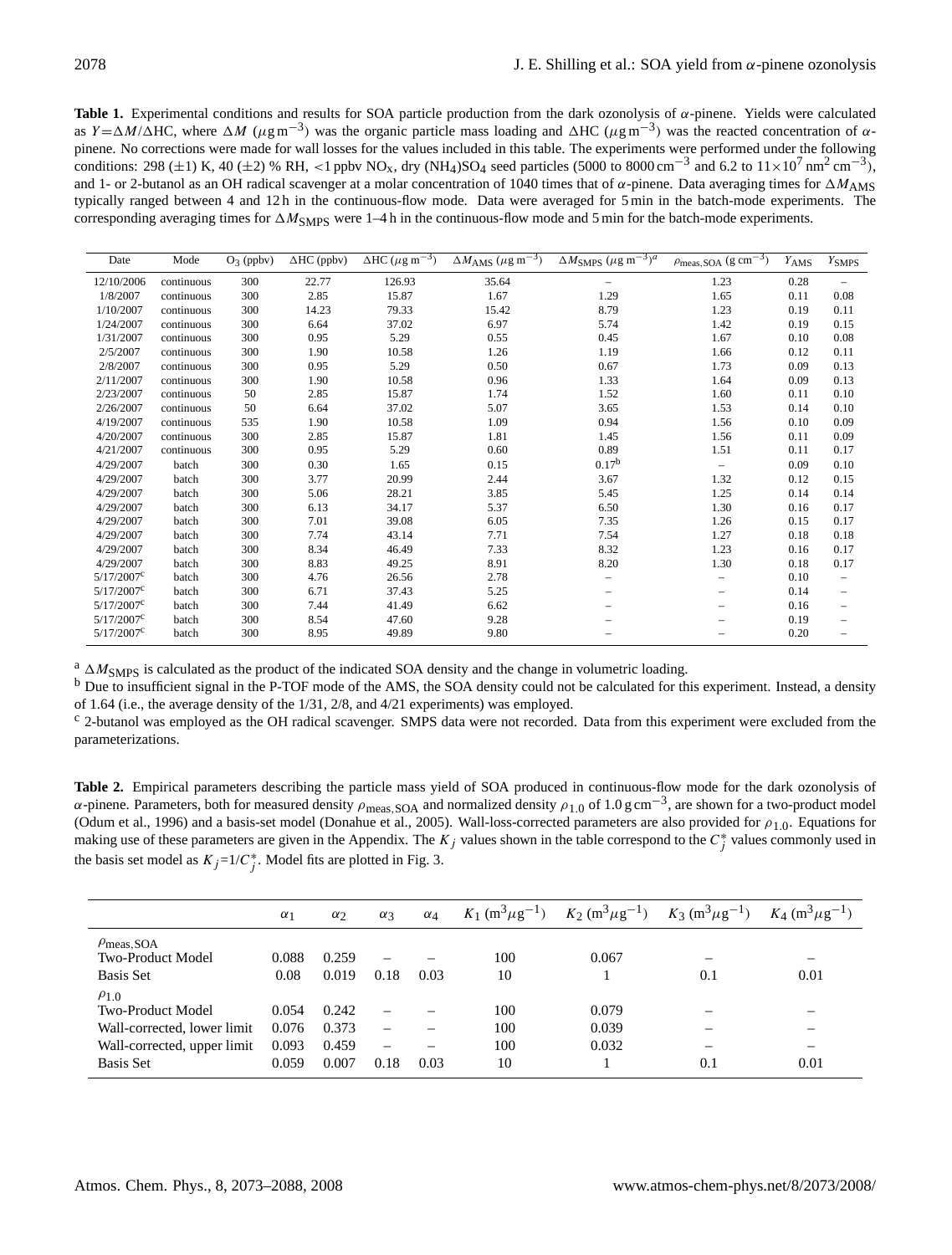

**Fig. 4.** Comparison of yields obtained in this work to those of other studies for the dark ozonlysis of α-pinene (Table 3). Data shown in panels **(A1)** and **(A2)** are as reported by the original researchers, with the exception of the data of Gao et al. (2004b) and Song et al. (2007). We adjusted these data to  $\rho_{1,0}$  to facilitate the comparison with the other studies. We adjusted the data shown in panels **(B1)** and **(B2)** to 298 K using a temperature correction of 1.6% per K, as recommended by Pathak et al. (2007a), to allow comparisons among the studies.

Our yields can also be quantitatively compared to those reported in earlier studies of the dark ozonolysis of α-pinene (Hoffmann et al., 1997; Griffin et al., 1999b; Cocker et al., 2001; Gao et al., 2004b; Presto et al., 2005; Presto and Donahue, 2006; Chan and Seinfeld, 2007; Pathak et al., 2007a, b; Song et al., 2007). Table 3 lists and compares the experimental conditions employed. These studies reported results using SMPS measurements of particle volume loading and a density of 1.0 g cm<sup>-3</sup>. Therefore, to facilitate a comparison of our data to the results in literature, we adjusted our yield data to an organic density of 1.0 g cm<sup>-3</sup> (viz.  $\rho_{1,0}$ ). The resulting two-product fit is shown in Fig. 3 (blue line; no wall-loss corrections), and the fit coefficients are given in Table 2.

The deposition of particles to the walls of environmental chambers reduces the organic particle mass (McMurry and Grosjean, 1985; Kroll et al., 2007). The literature studies of Table 3, represented by the data in Fig. 4, therefore corrected the yields for deposition of particles to the walls. To similarly address depositional wall loss and thereby correct the apparent yields of our study, we measured the loss rate of dry, monodisperse ammonium sulfate particles in the continuousflow mode of the HEC, obtaining  $0.17$  to  $0.09$  h<sup>-1</sup> for 50 through 150 nm particles. The density-normalized yields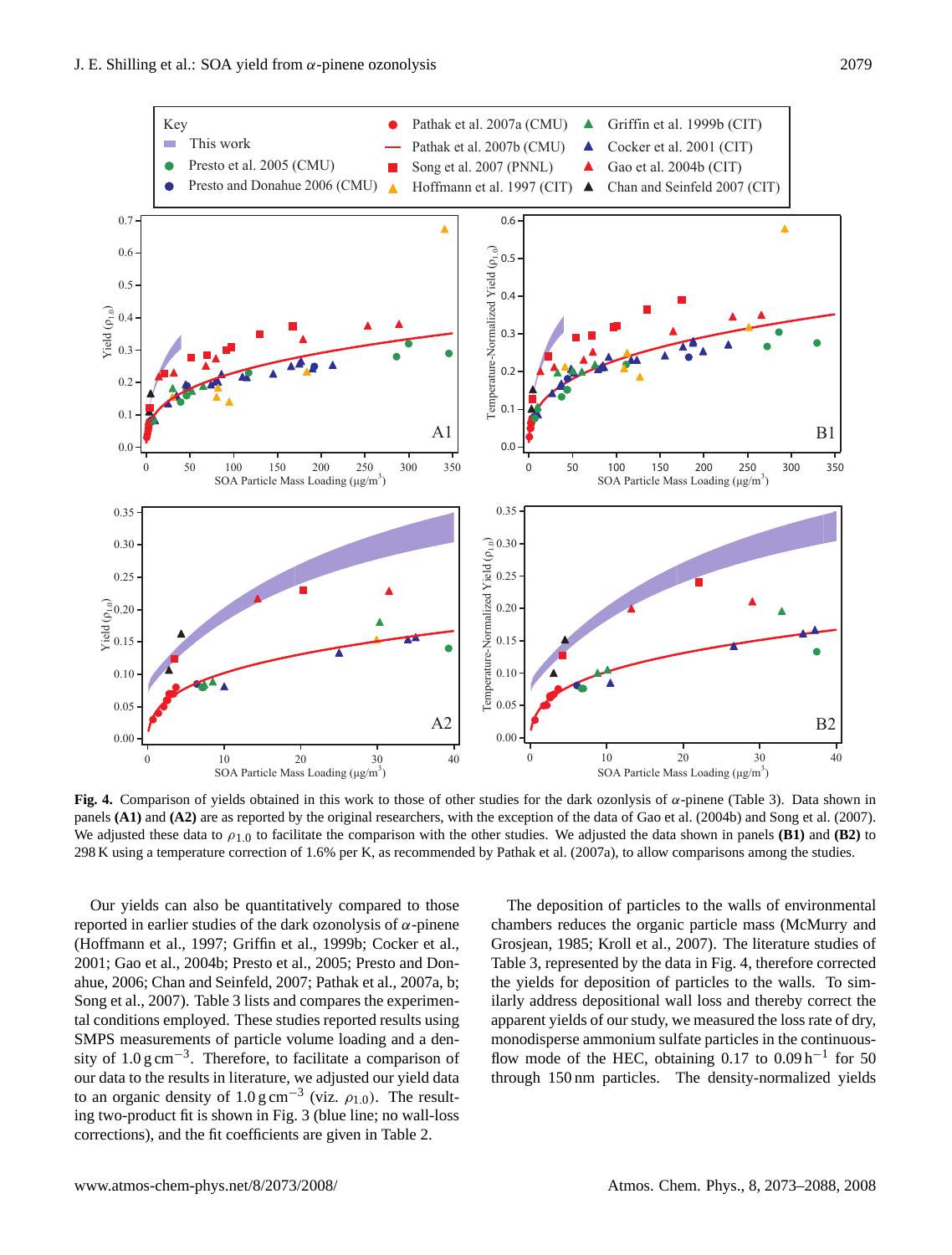| Reference                                                         | Temperature<br>(K)         | <b>Relative Humidity</b><br>(% ) | Seed                                                                                   | <b>OH</b> Scavenger                             | Ozone<br>(ppbv)                  | $\triangle$ HC<br>(ppbv)                    | $\rho$ SOA<br>$(g \text{ cm}^{-3})$                   | $\triangle M$<br>$(\mu g \, m^{-3})$           |
|-------------------------------------------------------------------|----------------------------|----------------------------------|----------------------------------------------------------------------------------------|-------------------------------------------------|----------------------------------|---------------------------------------------|-------------------------------------------------------|------------------------------------------------|
| Hoffmann et al. $(1997)^{a}$<br>Griffin et al. (1999b)            | 289.3-322.1<br>303.3-309.9 | <b>NA</b>                        | $(NH_4)$ <sub>2</sub> SO <sub>4</sub> (s)<br>$(NH_4)$ <sub>2</sub> SO <sub>4</sub> (s) | none<br>2-butanol                               | 210-327<br>$67 - 260$            | $38 - 154.1$<br>$16.7 - 65.0$               | <b>NA</b><br>1.0                                      | $29.9 - 341$<br>$7.4 - 65.1$                   |
| Cocker et al. $(2001)^b$                                          | 301.2-302.9                | $< 2.39 - 49.2$                  | none, $(NH_4)$ <sub>2</sub> SO <sub>4</sub> (s),<br>and $NH_4HSO_4$                    | 2-butanol                                       | 130-600                          | $22.6 - 212.3$                              | 1.0                                                   | $10 - 213$                                     |
| Gao et al. $(2004b)^c$                                            | 293                        | 55                               | MgSO <sub>4</sub> (aq)                                                                 | cyclohexane                                     | $24 - 270$                       | $12 - 135$                                  | 1.4 <sup>h</sup>                                      | $20 - 404$                                     |
| Presto et al. $(2005)^d$                                          | 295                        | <10                              | none                                                                                   | 2-butanol                                       | $160 - 605$                      | $15.0 - 210$                                | 1.0                                                   | 7.08-346                                       |
| Presto and Donahue $(2006)^e$                                     | 295                        | < 10                             | none                                                                                   | 2-butanol                                       | $260 - 350$                      | $13.4 - 135$                                | 1.0                                                   | $6.43 - 192$                                   |
| Pathak et al. $(2007a)^t$                                         | 288-313                    | <10                              | none, $(NH_4)$ <sub>2</sub> SO <sub>4</sub> (s)                                        | 2-butanol                                       | 750-3100                         | $3.7 - 8.5$                                 | 1.0                                                   | $0.7 - 3.7$                                    |
| Pathak et al. (2007b)                                             | 288                        | 65                               | $(NH_4)$ <sub>2</sub> SO <sub>4</sub>                                                  | 2-butanol                                       | 250                              | 38                                          | 1.0                                                   | 46.0                                           |
| Song et al. $(2007)^{g}$<br>Chan and Seinfeld (2007)<br>This work | 300.6-301.7<br>293<br>298  | $\leq$ 2<br>${<}7$<br>40         | none<br>none, $(NH_4)_2SO_4(s)$<br>$(NH_4)$ <sub>2</sub> SO <sub>4</sub> (s)           | cyclohexane<br>cyclohexane<br>1- and 2- butanol | $46 - 369$<br>90<br>50, 300, 535 | $5.9 - 81.1$<br>$5.4 - 5.6$<br>$0.3 - 22.8$ | 1.2 <sup>h</sup><br>1.0<br>$1.23 - 1.73$ <sup>h</sup> | $5.0 - 205.9$<br>$3.34 - 5.0$<br>$0.15 - 35.6$ |

**Table 3.** Comparison of the experimental conditions of this work with those of other studies on the particle mass yield of SOA produced in the dark ozonlysis of  $\alpha$ -pinene. The yields of these studies are shown as data points in Fig. 4.

<sup>a</sup> The majority of the data was collected at 319.3–322.1 K. One point was collected at 289.3 K.

<sup>b</sup> We do not include the data collected using aqueous seed particles.

<sup>c</sup> We do not include the data collected using acidic seed particles.

<sup>d</sup> We include in our analysis only the experiments for which [VOC]/[NO<sub>x</sub>] > 15 and which were conducted in the dark.

<sup>e</sup> We include in our analysis only experiments classified as "α-pinene + O<sub>3</sub>, dark".

<sup>f</sup> We include in our analysis only data collected for ozone concentrations of 750 ppbv or greater in the presence of seed particles and of 1500 ppbv or greater in their absence because Pathak et al. (2007a) observed that yields depend on seed particles and ozone concentration under some conditions.

<sup>g</sup> We do not include the data collected using organic seed particles.

<sup>h</sup> Yields shown in Fig. 4 are normalized to  $\rho_{1,0}$ .

were then wall-loss corrected using Eq. (1):

$$
Y_{\text{corr}}^{ss} = Y^{ss} \left( 1 + \frac{V\beta}{F} \right) \tag{1}
$$

where  $F$  was the total flow rate through the chamber (21.1 sLpm), V was the chamber volume (4711 L), and  $\beta$ was the wall loss coefficient  $(0.17 \text{ or } 0.09 \text{ h}^{-1})$ . In applying Eq. (1), we assumed that the particle-wall-loss rate was firstorder. The best-estimate particle yields for  $\rho_{1,0}$  are shown in Figs. 3 and 4 as the shaded blue regions, reflecting uncertainties in the wall loss coefficient (i.e.,  $0.17$  or  $0.09 h^{-1}$ ). The parameterizations of upper and lower sides of the shaded region are given in Table 2. The wall-loss-corrected yields, representing our best-estimate yields, were 1.3 to 1.6 times larger than the uncorrected yields.

A comparison of our best-estimate yields to literature results for the dark ozonolysis of  $\alpha$ -pinene is shown in Fig. 4. Panels A1 and A2 show the data as reported by the original authors, with the exception of the data of Gao et al. (2004b) and Song et al. (2007) which we adjusted to an SOA particle density of  $1.0 \text{ g cm}^{-3}$ . As seen in Table 3, experiments in the literature were conducted across a wide temperature range, affecting the measured yield. Therefore, we adjusted the literature data to 298 K (Panels B1 and B2), using a temperature correction of 1.6% per K, as recommended by Pathak et al. (2007a). In addition, Table 3 illustrates that there were other differences among the studies including relative humidity, presence and composition of the seed particles, presence and identity of the OH radical scavenger, and ozone concentration. We attempted no normalizations for these differences.

As seen in Fig. 4, the yields reported by us for intermediate mass loadings (>5  $\mu$ g m<sup>-3</sup>) are in agreement with some of the latest studies but up to 1.8 to 2.0 times larger compared to some of the other studies. Chan and Seinfeld (2007) showed that the parameterization of Griffin et al. (1999b) can be brought into agreement with our observations for an assumed enthalpy of vaporization of 100 kJ mole−<sup>1</sup> ), corresponding to a temperature correction much greater than the recommendation of 1.6% per K by Pathak et al. (2007a). At lower mass loadings (<5  $\mu$ g m<sup>-3</sup>), for which only Pathak et al. (2007a) provide data for comparison, our best-estimate yields are offset by approximately  $+0.07$ . The differences between our results and those in the literature are outside the probable range of instrumental errors and analysis uncertainties, as reflected by the uncertainty bars shown in Fig. 3. Observations of greater yields in our study and some of the other latest studies could potentially reduce the differences between the predictions of chemical transport models (which have been informed by the lower yields of earlier laboratory measurements) and ambient observations (de Gouw et al., 2005; Heald et al., 2005; Takegawa et al., 2006; Volkamer et al., 2006). For the rest of the data analysis, we focus on our results at the lower mass loadings ( $\lt 5 \mu$ g m<sup>-3</sup>) most relevant to atmospheric conditions. A goal is to explain why the yields were higher for our measurements compared to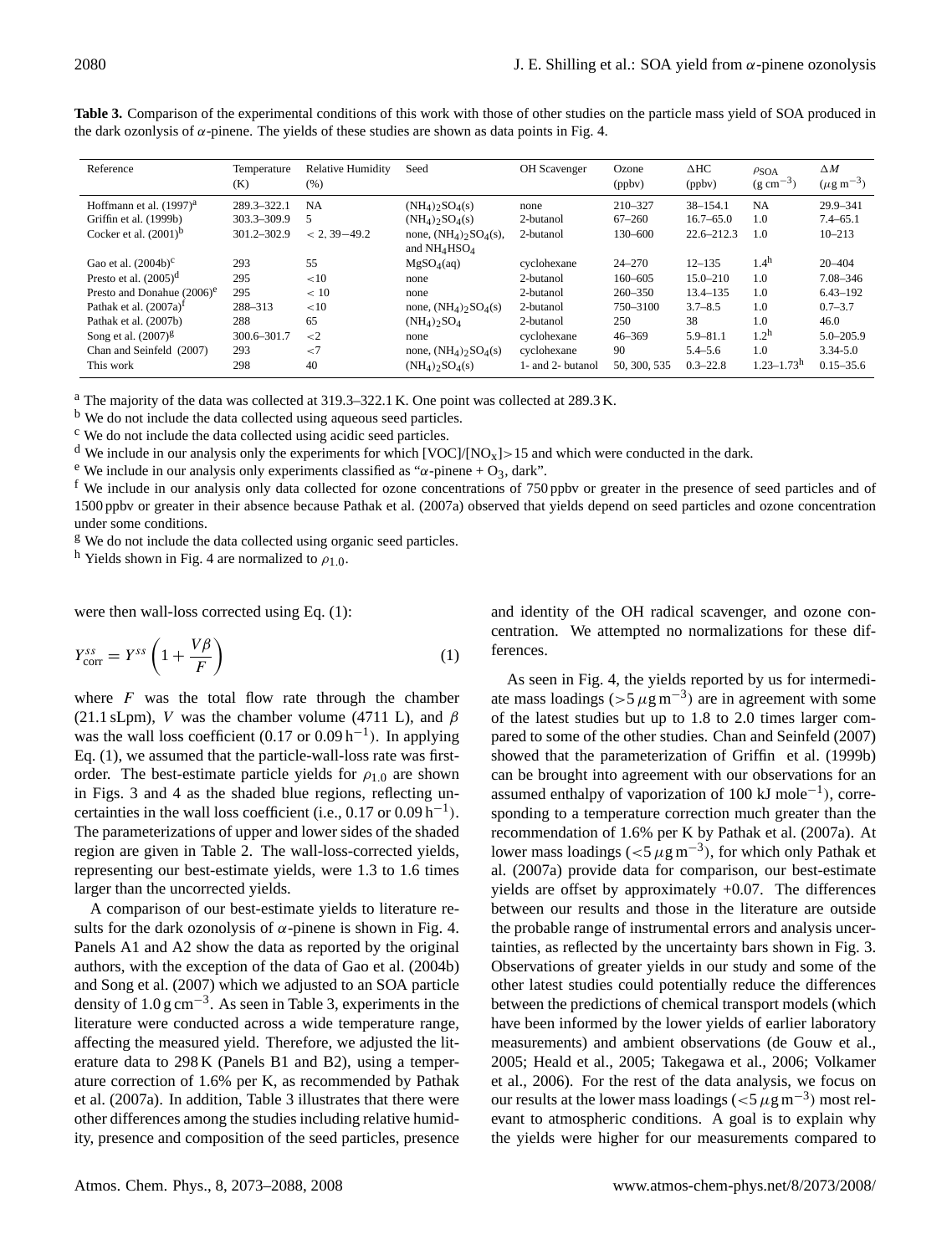those reported by Pathak et al. (2007a) for experimental approaches similar in many aspects. The different experimental parameters (e.g., relative humidity, OH scavenger, and so forth, as presented in Table 3) have no discernable regression that explains the variability in yield. For the remainder of this paper, we examine and eventually rule out possible experimental artifacts. Under the assumption that all data in this study and in the literature are correct, the conclusion then must be that unidentified factors affecting yield exist that the scientific community is not yet knowledgeable about.

As a first check against artifacts, to validate the experimental data and to test the possibility of background particle production in the chamber, we carried out a series of control experiments in the continuous-flow mode, as outlined in Table 4. With the main air flow active and in the presence of ozone (control 1), particle number concentrations remained below 5 cm−<sup>3</sup> by CPC detection and particle mass loading remained below the detection limit (0.02  $\mu$ g m<sup>-3</sup>) of the AMS (DeCarlo et al., 2006). Addition of ammonium sulfate seed particles to the inflow (control 2) did not alter the null organic signal of the AMS. These controls indicated that no condensable organic vapors were present in the air supply of the Aadco generator or in the set-up for RH control. These controls also demonstrated both that no condensable organic vapors were released from the chamber walls and that no organic particles (possibly released as impurities from the water bubbler or the ammonium sulfate seed solution) reached the chamber. Experiments with all reactive species present except ozone (control 3) demonstrated that no organic particle growth occurred in the absence of ozone, thus ruling out particle contamination from the butanol or  $\alpha$ -pinene. Experiments without  $\alpha$ -pinene but with butanol and ozone (control 4) also showed no organic particle growth, suggesting that reactive impurities were not present in the 1-butanol solution. In summary, organic particle growth was detected by the AMS and the SMPS only when  $\alpha$ -pinene and ozone were simultaneously introduced into the chamber. sion that explains the variability in yield. For the emaniner functions of of this paper, we examine and eventually rule out possible experimental artificies. Under the uses<br>umption that all data in this little such the

One issue differentiating our experimental approach from that in other studies was the use of the AMS in the former and the SMPS in the latter for determining yield. The SMPS measured volume loadings that were converted to mass loadings ( $\Delta M_{\text{SMPS}}$ ) using the organic particle density, typically normalized to 1.0 g cm<sup>-3</sup>. In contrast, the AMS provided a measure of  $\Delta M$  subject to the accuracy of the calibration. To investigate any possible bias in  $\Delta M_{\text{AMS}}$ , in particular its equivalency to  $\Delta M<sub>SMPS</sub>$ , we also made measurements of  $\Delta M_{\text{SMPS}}$ . A scatter plot of  $\Delta M_{\text{AMS}}$  with  $\Delta M_{\text{SMPS}}$ is shown in Fig. 5 for 0.5 to  $6 \mu g m^{-3}$ . The clustering of the points around the 1:1 line shows that the two quantities agreed well. The analysis in Fig. 5 is limited to low SOA mass loadings (<10  $\mu$ g m<sup>-3</sup>). For higher loadings, the large-diameter tail of the size distribution extended beyond the 500-nm limit of the SMPS, preventing accurate measurements of  $\Delta M_{\text{SMPS}}$ . The good correlation in Fig. 5 also sup-



The yields for most of the literature experiments shown in Fig. 4 were obtained using 2-butanol as an OH scavenger (cf. Table 3), compared to 1-butanol used by us. To investigate the possibility that this difference might significantly affect yield, we conducted a batch-mode experiment using 2-butanol as the scavenger. As seen in Fig. 3, yields obtained when using 2-butanol (orange triangles) were similar as when using 1-butanol (green triangles). The major products of the OH-initiated oxidation of 1-butanol are butanal, propanal, ethanal, and formaldehyde (Cavalli et al., 2002), compared to 2-butanone for the oxidation of 2-butanol (Chew and Atkinson, 1996). The high vapor pressures of these molecules suggest that they are too volatile to partition into the particle phase (Barsanti and Pankow, 2004), although reactive uptake of aldehydes may be important under some



**Fig. 5.** SOA particle mass loadings measured by the AMS compared to those determined from the SMPS data. Volume loadings measured by the SMPS are multiplied by the measured densities to determine mass loadings. See equations in the Appendix.

assumption of spherical particles. The density of the organic material, which was needed for the conversion of volume to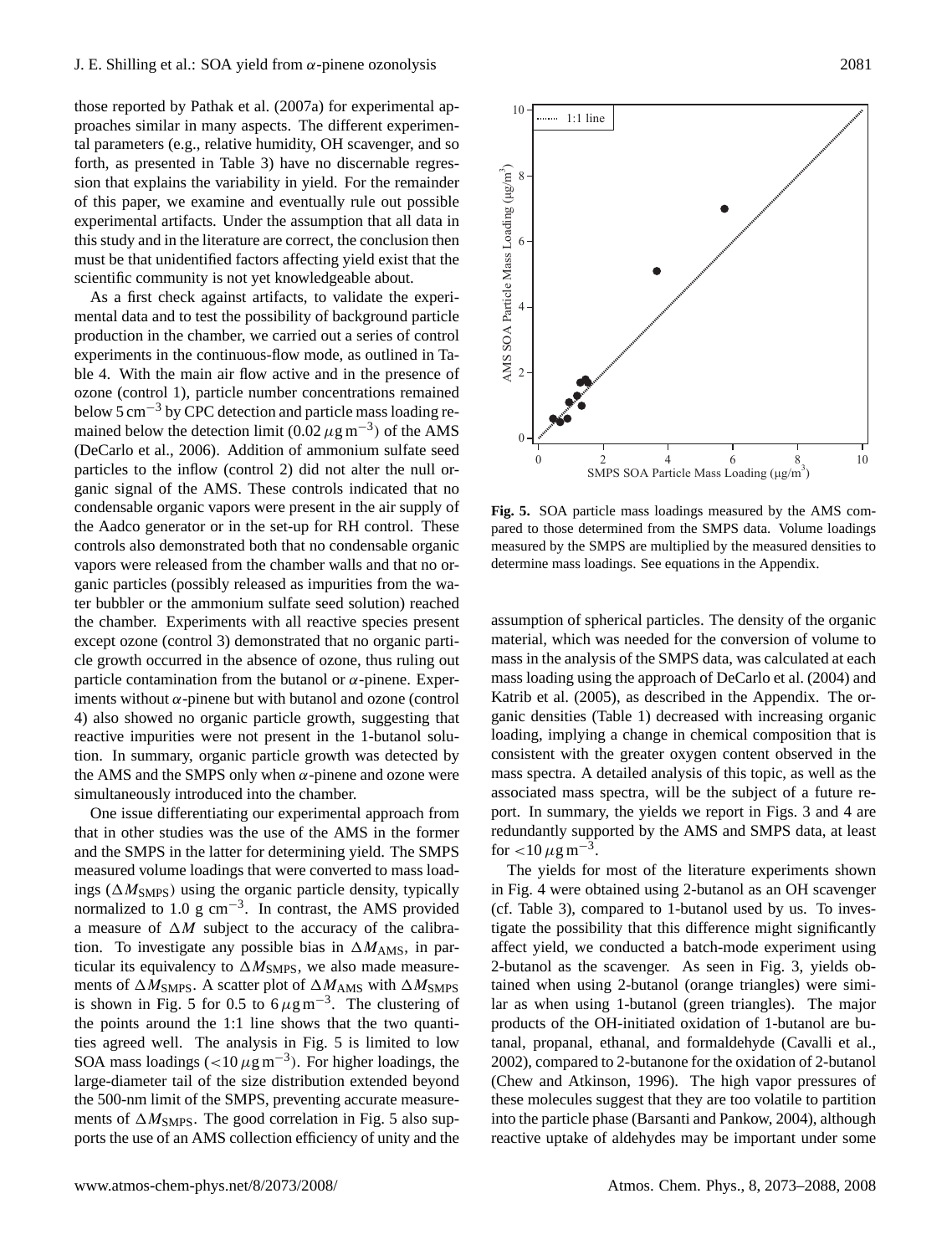| Description                    |                                            | Observation         |                       |                  |                      |
|--------------------------------|--------------------------------------------|---------------------|-----------------------|------------------|----------------------|
|                                | $(NH_4)$ <sub>2</sub> SO <sub>4</sub> Seed | Ozone $(>300$ ppby) | 1-butanol $(>1$ ppmv) | $\alpha$ -pinene | <b>SOA Formation</b> |
| Control 1: Ozone Only          | No                                         | <b>Yes</b>          | No                    | No               |                      |
| Control 2: Seed and Ozone Only | Yes                                        | Yes                 | N <sub>0</sub>        | N <sub>0</sub>   | No                   |
| Control 3: No Ozone            | Yes                                        | No                  | Yes                   | Yes              | No                   |
| Control 4: No $\alpha$ -pinene | Yes                                        | Yes                 | Yes                   | No               | No                   |
| Experiment                     | Yes                                        | Yes                 | Yes                   | Yes              | Yes                  |

**Table 4.** Summary of the results of control experiments concerning SOA production in the chamber. The criterion for a positive result was detection of an organic particle loading above the detection limit (0.022  $\mu$ g m<sup>-3</sup>) of the HR-ToF-AMS.

conditions (Jang and Kamens, 2001; Jang et al., 2002)

A potential factor affecting yields in the different experiments is that the gas-phase chemistry of the dark ozonolysis of  $α$ -pinene could change among different experimental configurations and conditions, principally because of secondorder reactions of peroxy radicals. To quantitatively investigate this possibility, we simulated  $\alpha$ -pinene ozonolysis in the presence of 1-butanol using the Master Chemical Mechanism (MCM) (version 3.1) (Saunders et al., 2003). The time evolution of species, revealing the higher peak concentration of peroxy radicals for batch mode because of the greater rates of  $\alpha$ -pinene oxidation, is shown in Fig. 6. Although the model omits SOA particle growth and gas-phase species scavenging to the walls and although the MCM is incomplete as indicated by the absence of species of sufficiently low volatility to form SOA (Jenkin, 2004), the relative concentrations of species across the different experimental modes (Table 5) show that the composition of the predicted gasphase products should be similar in the continuous-flow and batch modes for ozone concentrations of 300 ppbv. Among pinonic acid, pinaldehyde, norpinonaldehyde, pinic acid, and hydroxypinonic acid, the greatest difference is −10% for the short-time batch mode and  $+1\%$  for the long-time batch mode compared to the continuous-flow mode. The mass yield of particles should also therefore be similar, at least so long as partitioning theory for gas-phase products governs particle growth. Differences among modes do, however, increase for higher ozone concentrations, as indicated for short-time high-ozone batch mode. Differences are greatest for peroxy radicals and for hydroperoxide species. As an experimental test of the possible importance of the ozone concentration, we carried out two experiments at 50 ppbv. Within error, yields for 50 ppbv ozone (blue circles; Fig. 3) lie along the same curve as those determined for 300 ppbv ozone (red circles). Nevertheless, we did not experimentally test the higher ozone concentrations used in Pathak et al. (2007a) ( $\geq$ 750 ppb), so the hypothesis remains open that at least some of the differences in yield at low mass loadings are possibly attributable to differences in gas-phase chemistry.

Another hypothesis, also considered but ruled out, to ex-

plain the higher yields observed by us was that semivolatile mass might accumulate on the walls prior to the measurements and subsequently might bleed off the walls during the measurements, condense onto the particles, and thereby lead to systematically high yields. As a practical matter, we cleaned the walls before each measurement so that, if the walls did not come to equilibrium, they were a sink of material, which would have the effect of understating rather than overstating yields. In addition, we observed that the particle loadings reached steady-state within approximately 24 h of any perturbation to the chamber and remained stable for week-long time periods.

# **4 Conclusions**

The yield of particle mass in secondary organic aerosol was measured for the dark ozonolysis of 0.3–22.8 ppbv of reacted  $\alpha$ -pinene at 298 K and 40% RH. The yields determined by two independent instruments, namely an AMS and an SMPS, agreed well. The yields for low loadings of  $\lt 5 \mu g m^{-3}$ had an offset of approximately +0.07 from those reported by Pathak et al. (2007a), which was the only other study to conduct experiments at loadings typical of the atmosphere (Fig. 4, panel B). We investigated several possible artifacts and sources of error that reasonably could have influenced yield and explained the offset yield of +0.07. We concluded, however, that the higher yields we observed can be explained by none of the considered possibilities. Under the assumption that both our data and the literature data are correct, we further concluded that there are poorly understood or even unknown factors influencing particle yield in chamber SOA experiments. Some of these same factors may contribute to the variance of 1.8 to 2.0 in yield among 11 studies carried out for intermediate loadings (5 to 40  $\mu$ g m<sup>-3</sup>) (Fig. 4, panel B).

The processes occurring within continuous-flow and batch-mode chambers are complex, and yield represents the fractional partitioning of molecules between the gas and particle phases of an aerosol. This partitioning depends on the identity of the molecules and hence the chemistry that takes place to form those molecules. In addition to gas-phase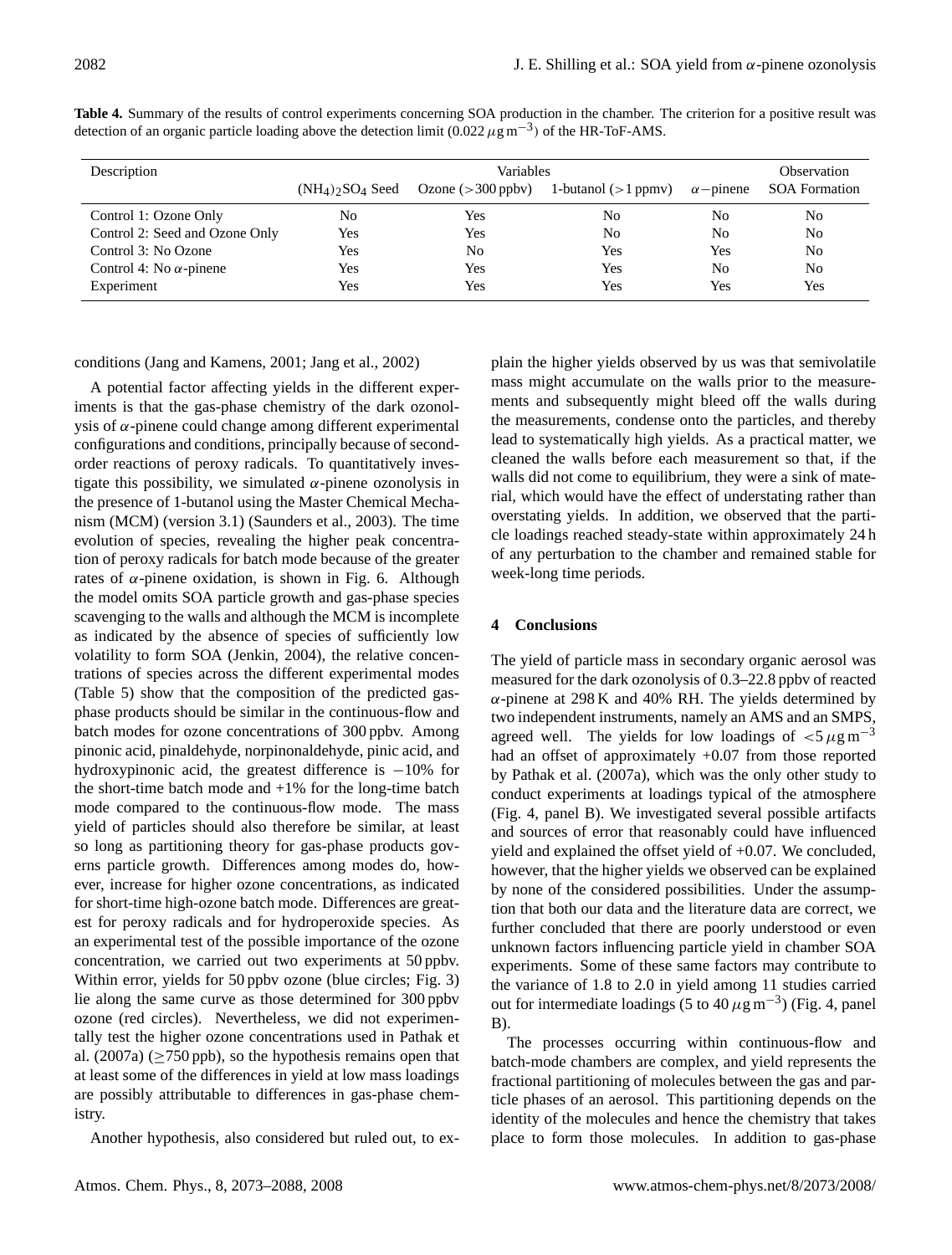

**Fig. 6.** Model simulations using the Master Chemical Mechanism (MCM), V3.1 (Saunders et al., 2003) for **(A)** continuous-flow and **(B)** batch-mode experiments. The model predicted gas-phase products but omitted SOA production and scavenging of species to the walls. The environmental chamber was modeled as a continuously stirred tank reactor. Legend: α-pinene (red), ozone (dashed green,  $\times 10^{-2}$ ), peroxy radicals, (dashed blue, ×10), pinonic acid (green), pinaldehyde (blue), norpinonaldehyde (purple), pinic acid (orange), and hydroxypinonic acid (magenta). Conditions: (1) continuous-flow mode, 3 ppb  $\alpha$ -pinene prior to ozonolysis, 300 ppb ozone, 3 ppm 1-butanol, 40% RH, 25 $^{\circ}$ C, and residence time of 4.0 h; (2) batch mode, 10 ppb  $\alpha$ -pinene prior to ozonolysis, 300 ppb ozone, 10 ppm 1-butanol, 40% RH, and 25°C.

chamber (setting a lower limit on  $\Delta M^{ss}$ ) is accurately meachemistry inside the chamber, partitioning of the product molecules occurs among the surfaces of the walls, particles deposited on the walls, and aerosol particles. Possible reactive chemistry occurs on the walls or in the particles. Even so, for the continuous-flow chamber at steady-state, high confidence is possible regarding the lower limit of  $Y^{ss}$ (i.e.,  $Y^{ss} = \Delta M^{ss}/\Delta H C^{ss}$ ). The particle mass flow out of the sured. The amount of reacted  $\alpha$ -pinene ( $\triangle HC^{ss}$ ) is also accurately measured (e.g., the PTR-MS measurements agreed well with the value calculated from the known reaction rates). High confidence in the lower limit of  $Y^{ss}$  therefore follows. Moreover, we can have this high confidence for low concentrations of reacted hydrocarbon and particle mass loading because of signal integration in steady-state.

Further work and hypotheses are required to understand the factors leading to the differences observed between our results and those reported in the literature. Several factors known to influence yield, such as ammonia concentration, liquid or solid seed-particle phase, and seed-particle acidity, were similar among the group of experiments tabulated in Table 3 and so these factors would not appear to be the explanation. Pathak et al. (2007a) and Kroll et al. (2007), however, highlighted several other factors that can affect yields, including the direct loss of semivolatile species to the walls of the chamber. The extent of interactions with the walls should depend on the particulars of the chamber geometry and its operation, which differed among the various experiments of Table 3. The interactions with the walls would be most important for the lowest quantities of reacted VOC because only the lowest volatility molecules can contribute to particle growth. As an upper-limit estimate of the volatility we can infer from our results, for the assumption of a single species having a molecular weight of 200 g mol<sup>-1</sup> contributing to the organic mass at  $0.15 \mu g m^{-3}$ , the corresponding vapor pressure is  $1.4 \times 10^{-8}$  Torr at 298 K. This vapor pressure is twenty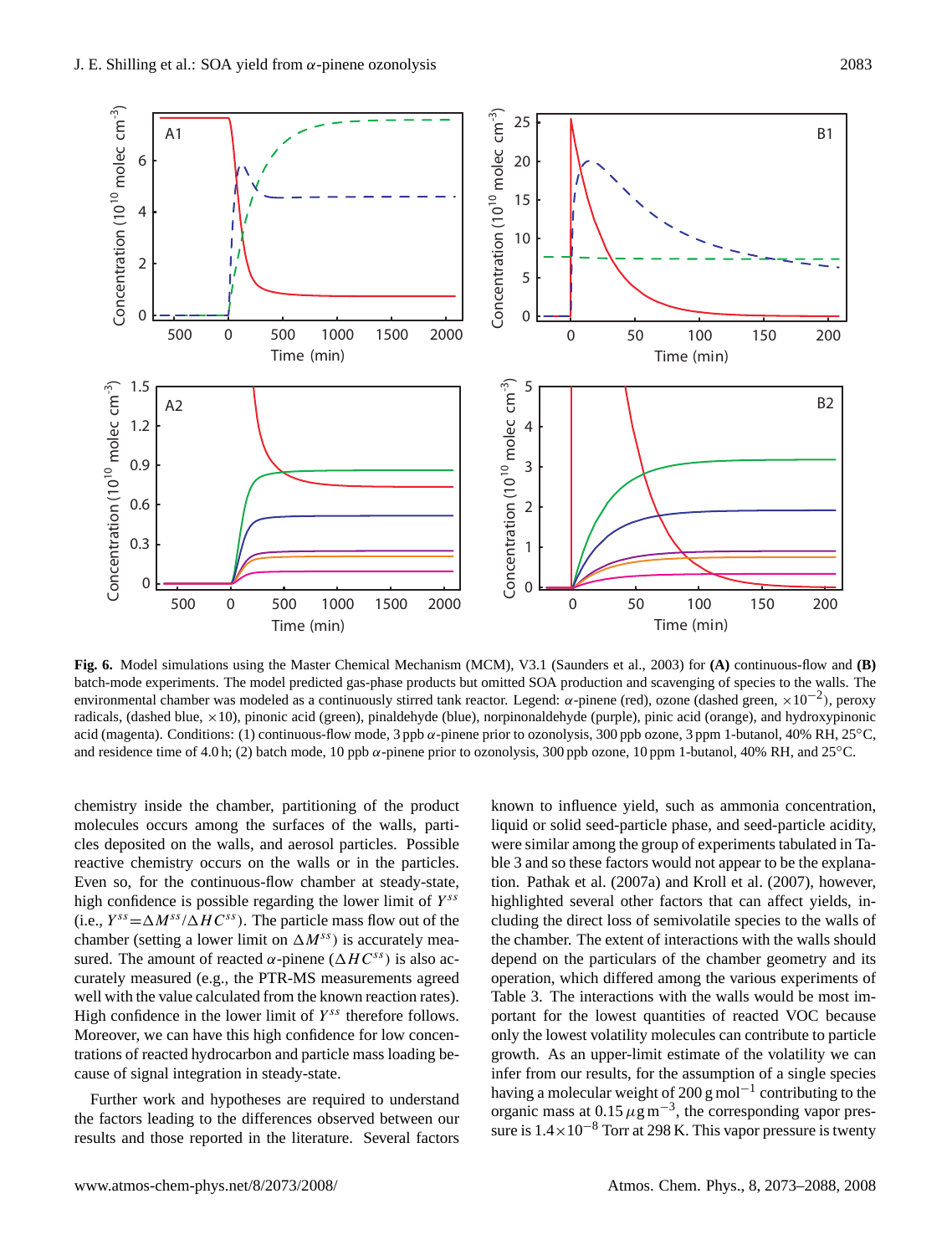**Table 5.** Relative concentrations (given as a molar percentage of the total gas-phase product concentration) of the predicted gas-phase product yields using the Master Chemical Mechanism (MCM), V3.1 (Saunders et al., 2003) for the dark ozonolysis of α-pinene. Results are shown for simulations of continuous-flow, short-time batch, short-time batch under high ozone, and long-time batch modes of chamber operation. The short-time column shows the relative gas-phase concentrations 15 min after the start of the reaction, which is the time point of maximum of [ROO] (cf. Fig. 6). The long-time column corresponds to 2000 min after the start of the reaction. The second column for the batch-mode results shows the ratio of the relative concentrations to the continuous-flow results. Products shown account for 95% of the  $C_5$  and greater products, excluding the remaining  $\alpha$ -pinene. Conditions of the simulations are given in the caption of Fig. 6. The short-time batch-mode high-ozone simulation was run at 1500 ppbv ozone. The model predicts gas-phase products and omits SOA production and scavenging of species to the walls. Products are labeled as the SMILES strings of the MCM.

|                    | Mode                   |                  |      |                 |      |                                       |      |  |  |  |
|--------------------|------------------------|------------------|------|-----------------|------|---------------------------------------|------|--|--|--|
| Product            | <b>Continuous Flow</b> | Short-Time Batch |      | Long-Time Batch |      | Short-Time Batch<br><b>High Ozone</b> |      |  |  |  |
| C107OOH            | 18.7%                  | 19.9%            | 1.06 | 18.5%           | 0.99 | 18.0%                                 | 0.96 |  |  |  |
| <b>PINONIC</b>     | 13.0%                  | 13.1%            | 1.01 | 13.1%           | 1.00 | 12.8%                                 | 0.98 |  |  |  |
| C97OOH             | 9.6%                   | 6.8%             | 0.71 | 9.8%            | 1.02 | 7.4%                                  | 0.77 |  |  |  |
| C108OOH            | 8.1%                   | 3.5%             | 0.43 | 9.1%            | 1.13 | 5.1%                                  | 0.64 |  |  |  |
| <b>PINAL</b>       | 7.8%                   | 8.0%             | 1.02 | 7.9%            | 1.01 | 8.2%                                  | 1.05 |  |  |  |
| C89CO2H            | 5.7%                   | 5.2%             | 0.93 | 5.6%            | 0.99 | 5.3%                                  | 0.94 |  |  |  |
| C107OH             | 4.0%                   | 2.5%             | 0.63 | 4.8%            | 1.19 | 3.9%                                  | 0.96 |  |  |  |
| C <sub>96</sub> OH | 3.8%                   | 3.4%             | 0.90 | 3.7%            | 0.99 | 3.5%                                  | 0.94 |  |  |  |
| <b>NORPINAL</b>    | 3.8%                   | 3.4%             | 0.90 | 3.7%            | 0.99 | 3.6%                                  | 0.94 |  |  |  |
| <b>PINIC</b>       | 3.1%                   | 2.9%             | 0.91 | 3.1%            | 0.99 | 3.0%                                  | 0.94 |  |  |  |
| <b>C921OOH</b>     | 2.5%                   | 1.6%             | 0.63 | 2.6%            | 1.01 | 1.8%                                  | 0.73 |  |  |  |
| C107O2             | 2.2%                   | 6.4%             | 2.86 |                 |      | 2.8%                                  | 1.26 |  |  |  |
| <b>C89OOH</b>      | 2.2%                   | 1.6%             | 0.72 | 2.3%            | 1.02 | 1.7%                                  | 0.77 |  |  |  |
| C109OOH            | 1.7%                   | 3.5%             | 2.07 | 2.2%            | 1.29 | 2.6%                                  | 1.56 |  |  |  |
| <b>C812OOH</b>     | 2.1%                   | 1.7%             | 0.79 | 1.9%            | 0.92 | 1.7%                                  | 0.81 |  |  |  |
| <b>C96OOH</b>      | 1.8%                   | 3.5%             | 1.91 | 2.2%            | 1.23 | 2.7%                                  | 1.48 |  |  |  |
| <b>HOPINONIC</b>   | 1.4%                   | 1.3%             | 0.92 | 1.4%            | 0.99 | 1.3%                                  | 0.94 |  |  |  |
| C109CO             | 1.3%                   | 1.2%             | 0.93 | 1.3%            | 0.99 | 1.3%                                  | 1.00 |  |  |  |
| C109OH             | 1.3%                   | 1.2%             | 0.93 | 1.3%            | 0.99 | 1.2%                                  | 0.93 |  |  |  |
| C97O2              | 1.2%                   | 3.1%             | 2.67 |                 |      | 2.7%                                  | 2.31 |  |  |  |
| <b>C811OH</b>      | 1.3%                   | 0.9%             | 0.69 | 1.3%            | 1.00 | 0.7%                                  | 0.55 |  |  |  |
| <b>C721CHO</b>     | 1.3%                   | 1.1%             | 0.83 | 1.3%            | 1.00 | 1.2%                                  | 0.92 |  |  |  |
| C108O2             | 1.0%                   | 2.3%             | 2.34 |                 |      | 3.5%                                  | 3.65 |  |  |  |
| <b>C813OOH</b>     | 0.9%                   |                  |      | 1.1%            | 1.17 | 0.6%                                  | 0.58 |  |  |  |
| <b>C811OH</b>      |                        | 1.1%             |      |                 |      | 0.5%                                  |      |  |  |  |
| C921O2             |                        | 0.8%             |      |                 |      | 0.8%                                  |      |  |  |  |
| C812O2             |                        | 0.8%             |      |                 |      | 0.4%                                  |      |  |  |  |
| CO235C6CHO         |                        |                  |      | 1.1%            |      |                                       |      |  |  |  |
| C108OH             |                        |                  |      | 0.6%            |      |                                       |      |  |  |  |
| <b>APINAOOH</b>    |                        |                  |      |                 |      | 1.0%                                  |      |  |  |  |
| C89O2              |                        |                  |      |                 |      | 0.6%                                  |      |  |  |  |

times lower than that of pinic acid  $(32\times10^{-8}$  Torr) (Bilde and Pandis,  $2001$ ), which is a  $C_9$  dicarboxylic acid identified as a product of  $\alpha$ -pinene ozonolysis (Yu et al., 1999) and is possibly the least-volatile monomer species. Jenkin (2004) modeled SOA formation during  $\alpha$ -pinene ozonolysis from the gas-phase mechanism embedded in the Master Chemical Mechanism and had to artificially reduce the volatility of the products by a factor of 100 to explain particle growth. Our observations of significant particle mass at low concentrations of reacted  $\alpha$ -pinene, together with the vapor pressures of the known momomeric species (Bilde and Pandis, 2001) and the study of Jenkin (2004), suggest that oligomeric or highly oxygenated material of low volatility is a key component of SOA particle mass at low loadings. Experimental configurations and interactions with walls may then be crucial to understanding differences among yields. The related follow-on inference is that the higher yields measured in this study would thus be explained by less interaction with the walls and therefore could be closer to the yields expected under atmospheric conditions.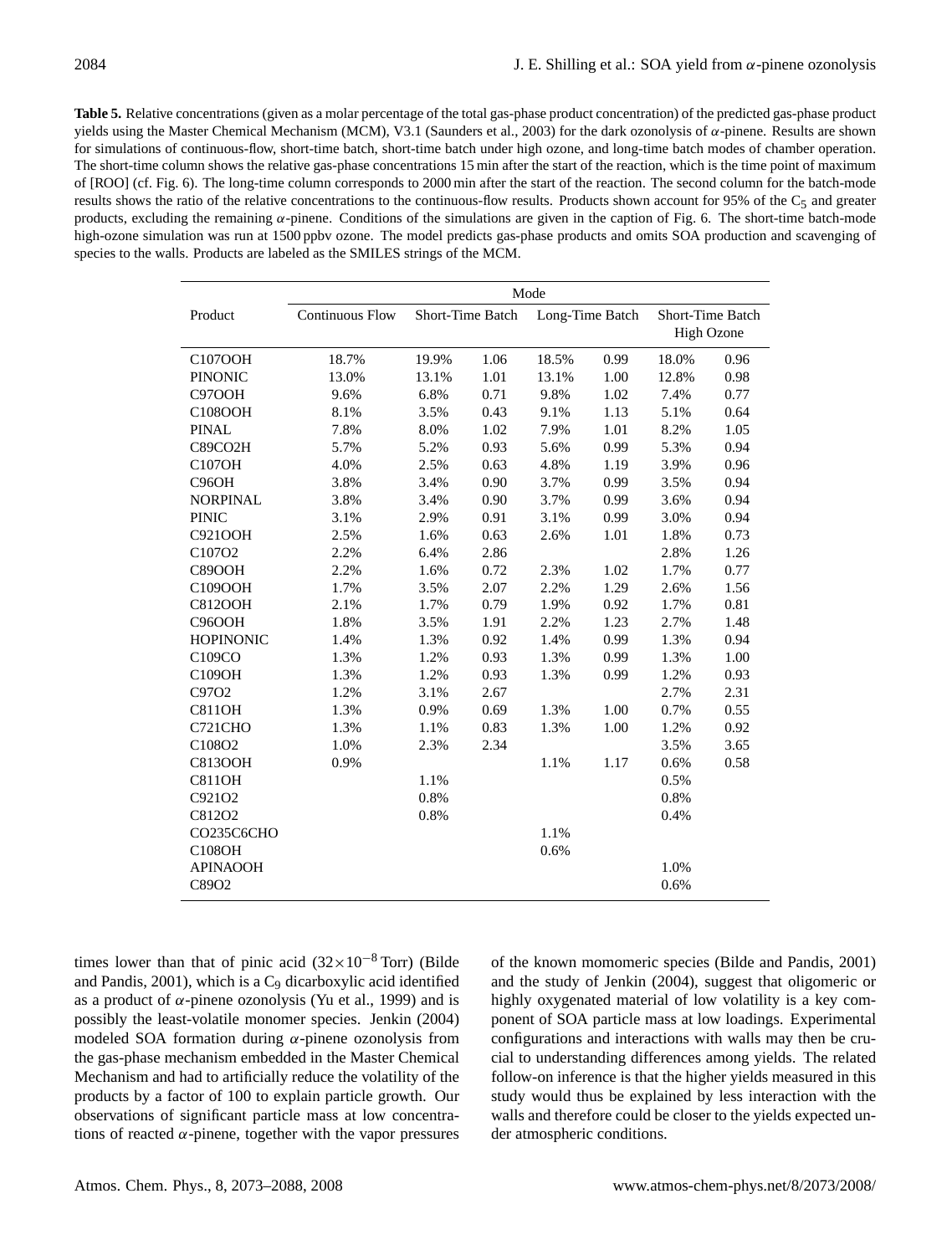The absence of a conclusive explanation notwithstanding, the increased yields observed in our experiments, especially for low loadings, are potentially important for reconciling the differences between the higher organic particle concentrations observed in many geographic locations and the lower concentrations presently predicted by chemical transport models, which are based in large part on the lower yields reported in earlier literature.

#### **Appendix A**

#### **Measurement of mass loading**

The AMS directly measures organic particle mass loading  $C_{\text{particle}}^{ss}$ , which we label  $C_{\text{particle}}^{ss, \text{AMS}}$ . Given the absence of initial organic loading, we have:  $\Delta M_{\rm AMS}^{ss} = C_{\rm particle}^{ss, \rm AMS}$ .  $C_{\rm particle}^{ss, \rm AMS}$ was typically calculated by averaging between 4 and 12 h of the MS-mode data. The AMS ionization efficiency was calibrated with monodisperse ammonium nitrate particles. Signal intensities were converted to nitrate-equivalent mass loading, as described in the literature (Jayne et al., 2000; Allan et al., 2003; Jimenez et al., 2003). Inorganic species were separated from organic species based on reproducible fragmentation patterns obtained in laboratory calibrations (Allan et al., 2003; Jimenez et al., 2003). Corrections for gas-phase species fragmenting at *m/z* 29, 40, and 44 were made using the P-ToF mode of the AMS for each individual experiment (Jayne et al., 2000). Based on the results of a highloading experiment, the particle-phase signal intensity at *m/z* 28 (from  $CO<sup>+</sup>$ ) was calculated as 1.075 times that of the particle-phase  $CO_2^+$  signal at  $m/z$  44 (from  $CO_2^+$ ). This value was similar to that of 1.15 reported by DeCarlo et al. (2006).

The AMS lens transmits particles of vacuum aerodynamic diameters between 70 and 500 nm with nearly 100% efficiency and shows substantial transmission of particles with diameters between 500–2000 nm (Jayne et al., 2000). For experiments described herein, the vacuum-aerodynamic size distribution was almost entirely within the 70 to 500 nm range. Particle bounce off the heater and loss of particles as a result of inefficient focusing were assumed negligible, and a net collection efficiency of unity was therefore used in the calculations (Huffman et al., 2005). Agreement between the AMS and SMPS data shown in Fig. 5 suggested that this assumption was valid.

Compared to the direct mass measurements of the AMS, the SMPS data directly measured the volume concentration of the organic material. The mass loading  $C_{\text{particle}}^{ss,\text{SMPS}}$  was then obtained using the organic-phase density. We omitted any hygroscopic growth of the particles (40% RH) and assumed that the particles were spherical.

The particle size distributions measured by the SMPS for the steady-state aerosol and the initial seed particles  $(n^{ss}(D_p))$  and  $n^{\text{seed}}(D_p)$ , respectively) were used to calculate

the organic particle mass concentration, as follows:

$$
\Delta M_{\text{SMPS}}^{ss} = C_{\text{particle}}^{ss,\text{SMPS}} =
$$
\n
$$
\rho_{\text{SOA}} \frac{\pi}{6} \int_{D_p^{\text{max}}}^{D_p^{\text{max}}} \left( n^{ss}(D_p) - n^{\text{seed}}(D_p) \right) D_p^3 dD_p \tag{A1}
$$

The organic-phase density  $(\rho_{\text{SOA}})$  was obtained from the AMS-measured vacuum aerodynamic diameter in conjunction with SMPS measurements of mobility diameter, including a volume-weighted accounting of the ammonium sulfate seed (DeCarlo et al., 2004; Katrib et al., 2005) (Fig. S1, [http://www.atmos-chem-phys.net/8/2073/](http://www.atmos-chem-phys.net/8/2073/2008/acp-8-2073-2008-supplement.pdf) [2008/acp-8-2073-2008-supplement.pdf\)](http://www.atmos-chem-phys.net/8/2073/2008/acp-8-2073-2008-supplement.pdf).

#### **Appendix B**

#### **Two-product model**

The reacted hydrocarbon mass is assumed to form  $j$  product classes of respective mass yields  $\alpha_i$  (Pankow, 1994a, b; Odum et al., 1996). For each product class, a volatility coefficient  $K_i$  quantifies the partitioning between the particle and gas phases. Yield data are then parameterized according to the following equation:

$$
Y = \sum_{i} \frac{\alpha_j K_j C_{\text{particle}}^{ss}}{1 + K_j C_{\text{particle}}^{ss}} \tag{B1}
$$

Most typically, two product classes are sufficient to describe the yield data.

#### **Appendix C**

#### **Basis-set model**

The volatility of the product classes is prescribed in decadal units of  $10^{-j}$ , where  $10^{-j}$  corresponds to  $1/K_j$  of the twoproduct model and is often denoted by  $C_j^*$  (Donahue et al., 2005). In this case, we obtain:

$$
Y = \sum_{j} \alpha_{j} \left( 1 + \frac{10^{-j}}{C_{\text{particle}}^{ss}} \right)^{-1} = \sum_{j} \alpha_{j} \left( 1 + \frac{C_{j}^{*}}{C_{\text{particle}}^{ss}} \right)^{-1} (\text{C1})
$$

Four decadal units of volatility are typically sufficient to describe the yield data.

*Acknowledgements.* This material is based upon work supported by the National Science Foundation under Grant No. ATM-0513463. Q. Chen acknowledges support from the NASA ESS fellowship program. S. M. King acknowledges support from the EPA STAR fellowship program. T. Rosenoern acknowledges support from the Danish Agency for Science Technology and Innovation under Grant No. 272-06-0318. The authors thank N. Donahue, S. Pandis,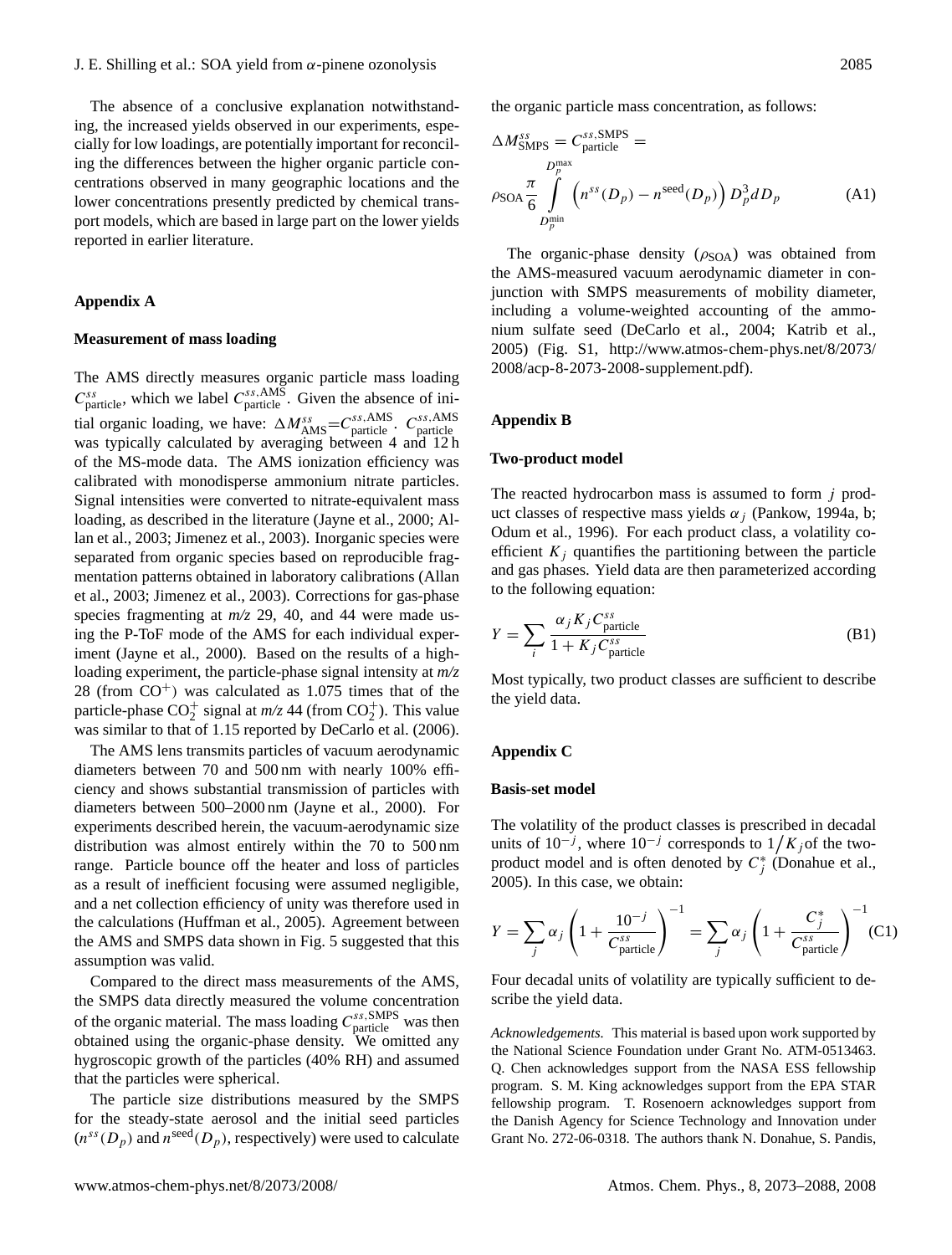J. Seinfeld, and S. Ng for helpful comments and A. Chan for providing us with the new measurements described in the ACPD comment.

Edited by: R. Cohen

# **References**

- Allan, J. D., Jimenez, J. L., Williams, P. I., Alfarra, M. R., Bower, K. N., Jayne, J. T., Coe, H., and Worsnop, D. R.: Quantitative sampling using an aerodyne aerosol mass spectrometer – 1. Techniques of data interpretation and error analysis, J. Geophys. Res., 108, 4090, doi:10.1029/2002JD002359, 2003.
- Andreae, M. O. and Crutzen, P. J.: Atmospheric aerosols: Biogeochemical sources and role in atmopsheric chemistry, Science, 276, 1052–1058, 1997.
- Barsanti, K. C. and Pankow, J. F.: Thermodynamics of the formation of atmospheric organic particulate matter by accretion reactions - part 1: Aldehydes and ketones, Atmos. Environ., 38, 4371–4382, 2004.
- Bilde, M. and Pandis, S. N.: Evaporation rates and vapor pressures of individual aerosol species formed in the atmospheric oxidation of alpha- and beta-pinene, Environ. Sci. Technol., 35, 3344– 3349, 2001.
- Blando, J. D. and Turpin, B. J.: Secondary organic aerosol formation in cloud and fog droplets: A literature evaluation of plausibility, Atmos. Environ., 34, 1623–1632, 2000.
- Cavalli, F., Geiger, H., Barnes, I., and Becker, K. H.: FTIR kinetic, product, and modeling study of the OH-initiated oxidation of 1 butanol in air, Environ. Sci. Technol., 36, 1263–1270, 2002.
- Chan, A. and Seinfeld, J.H.: Interactive Comment on "Particle mass yield in secondary organic aerosol formed by the dark ozonolysis of  $α$ -pinene" by J. E. Shilling et al., Atmos. Chem. Phys. Discuss., 7, S7725S7726, 2007.
- Chen, J., Griffin, R. J., Grini, A., and Tulet, P.: Modeling secondary organic aerosol formation through cloud processing of organic compounds, Atmos. Chem. Phys. Discuss., 7, 8951–8922, 2007, [http://www.atmos-chem-phys-discuss.net/7/8951/2007/.](http://www.atmos-chem-phys-discuss.net/7/8951/2007/)
- Chew, A. A. and Atkinson, R.: OH radical formation yields from the gas-phase reactions of  $O_3$  with alkenes and monoterpenes, J. Geophys. Res., 101, 28 649–28 653, 1996.
- Chung, S. H. and Seinfeld, J. H.: Global distribution and climate forcing of carbonaceous aerosols, J. Geophys. Res., 107, 4407, doi:10.1029/2001JD001397, 2002.
- Cocker, D. R., Clegg, S. L., Flagan, R. C., and Seinfeld, J. H.: The effect of water on gas-particle partitioning of secondary organic aerosol. Part I: α-pinene/ozone system, Atmos. Environ., 35, 6049–6072, 2001.
- de Gouw, J. A., Middlebrook, A. M., Warneke, C., Goldan, P. D., Kuster, W. C., Roberts, J. M., Fehsenfeld, F. C., Worsnop, D. R., Canagaratna, M. R., Pszenny, A. A. P., Keene, W. C., Marchewka, M., Bertman, S. B., and Bates, T. S.: Budget of organic carbon in a polluted atmosphere: Results from the New England air quality study in 2002, J. Geophys. Res., 110, D16305, doi:10.1029/2004JD005623, 2005.
- DeCarlo, P., Slowik, J., Worsnop, D., Davidovits, P., and Jimenez, J.: Particle morphology and density characterization by com-

bined mobility and aerodynamic diameter measurements. Part 1: Theory, Aerosol Sci. Technol., 38, 1185–1205, 2004.

- DeCarlo, P. F., Kimmel, J. R., Trimborn, A., Jayne, J. T., Aiken, A., Gonin, M., Fuhrer, K., Horvath, T., Docherty, K. S., Worsnop, D. R., and Jimenez, J. L.: A field-deployable high-resolution timeof-flight aerosol mass spectrometer, Anal. Chem., 78, 8281– 8289, 2006.
- Dockery, D. W., Pope, C. A., Xu, X. P., Spengler, J. D., Ware, J. H., Fay, M. E., Ferris, B. G., and Speizer, F. E.: An association between air-pollution and mortality in 6 United-States cities, N. Engl. J. Med., 329, 1753–1759, 1993.
- Donahue, N. M., Hartz, K. E. H., Chuong, B., Presto, A. A., Stanier, C. O., Rosenoern, T., Robinson, A. L., and Pandis, S. N.: Critical factors determining the variation in SOA yields from terpene ozonolysis: A combined experimental and computational study, Faraday Discuss., 130, 295–309, 2005.
- Gao, S., Keywood, M., Ng, N. L., Surratt, J., Varutbangkul, V., Bahreini, R., Flagan, R. C., and Seinfeld, J. H.: Low-molecularweight and oligomeric components in secondary organic aerosol from the ozonolysis of cycloalkenes and alpha-pinene, J. Phys. Chem. A, 108, 10 147–10 164, 2004a.
- Gao, S., Ng, N. L., Keywood, M., Varutbangkul, V., Bahreini, R., Nenes, A., He, J. W., Yoo, K. Y., Beauchamp, J. L., Hodyss, R. P., Flagan, R. C., and Seinfeld, J. H.: Particle phase acidity and oligomer formation in secondary organic aerosol, Environ. Sci. Technol., 38, 6582–6589, 2004b.
- Griffin, R. J., Cocker, D. R., Seinfeld, J. H., and Dabdub, D.: Estimate of global atmospheric organic aerosol from oxidation of biogenic hydrocarbons, Geophys. Res. Lett., 26, 2721–2724, 1999a.
- Griffin, R. J., Cocker, D. R., Flagan, R. C., and Seinfeld, J. H.: Organic aerosol formation from the oxidation of biogenic hydrocarbons, J. Geophys. Res., 104, 3555–3567, 1999b.
- Gross, D. S., Galli, M. E., Kalberer, M., Prevot, A. S., Dommen, J., Alfarra, M. R., Duplissy, J., Gaeggeler, K., Gascho, A., Metxger, A., and Baltensperger, U.: Real-time measurement of oligomeric species in secondary organic aerosol with the aerosol time-offlight mass spectrometer, Anal. Chem., 78, 2130–2137, 2006.
- Heald, C. L., Jacob, D. J., Park, R. J., Russell, L. M., Huebert, B. J., Seinfeld, J. H., Liao, H., and Weber, R. J.: A large organic aerosol source in the free troposphere missing from current models, Geophys. Res. Lett., 32, L18809, doi:10.1029/2005GL023831, 2005.
- Heaton, K. J., Dreyfus, M. A., Wang, S., and Johnston, M. V.: Oligomers in the early stage of biogenic secondary organic aerosol formation and growth, Environ. Sci. Technol., 41, 6129– 6136, 2007.
- Hoffmann, T., Odum, J. R., Bowman, F., Collins, D., Klockow, D., Flagan, R. C., and Seinfeld, J. H.: Formation of organic aerosols from the oxidation of biogenic hydrocarbons, J. Atmos. Chem., 26, 189–222, 1997.
- Huffman, J. A., Jayne, J. T., Drewnick, F., Aiken, A. C., Onasch, T. B., Worsnop, D. R., and Jimenez, J. L.: Design, modeling, optimization and experimental tests of a particle beam width probe for the aerodyne aerosol mass spectrometer, Aerosol Sci. Technol., 39, 1143–1163, 2005.
- Iinuma, Y., Boge, O., Miao, Y., Sierau, B., Gnauk, T., and Hermann, H.: Laboratory studies on secondary organic aerosol formation from terpenes, Faraday Discuss., 130, 279–294, 2005.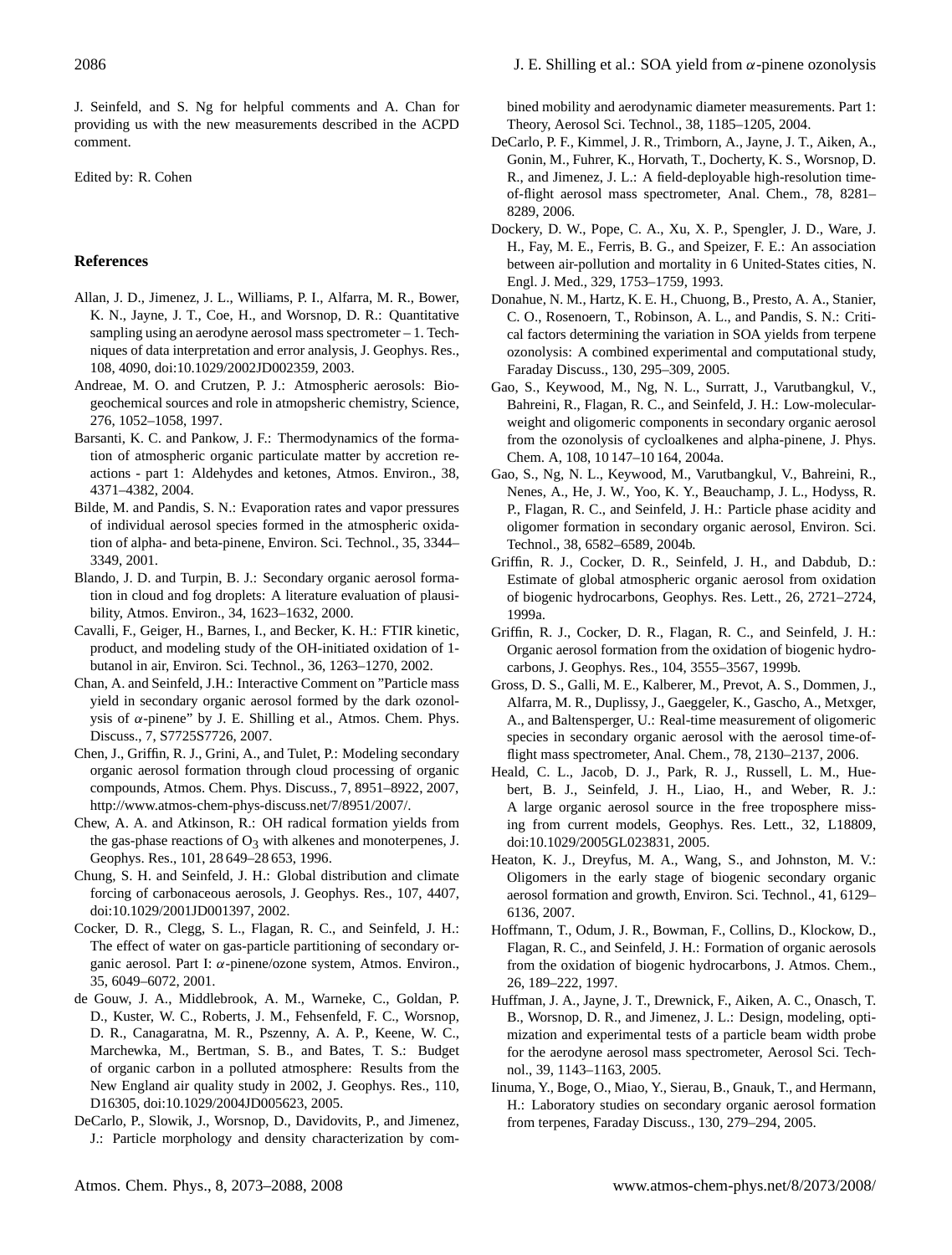- Jang, M. S. and Kamens, R. M.: Atmospheric secondary aerosol formation by heterogeneous reactions of aldehydes in the presence of a sulfuric acid aerosol catalyst, Environ. Sci. Technol., 35, 4758–4766, 2001.
- Jang, M. S., Czoschke, N. M., Lee, S., and Kamens, R. M.: Heterogeneous atmospheric aerosol production by acid-catalyzed particle-phase reactions, Science, 298, 814–817, 2002.
- Jang, M. S., Carroll, B., Chandramouli, B., and Kamens, R. M.: Particle growth by acid-catalyzed heterogeneous reactions of organic carbonyls on preexisting aerosols, Environ. Sci. Technol., 37, 3828–3837, 2003.
- Jayne, J. T., Leard, D. C., Zhang, X., Davidovits, P., Smith, K. A., Kolb, C. E., and Worsnop, D. R.: Development of an aerosol mass spectrometer for size and composition analysis of submicron particles, Aerosol Sci. Technol., 33, 49–70, 2000.
- Jenkin, M.: Modeling the formation and composition of secondary organic aerosol from α- and β-pinene with O3, Atmos. Chem. Phys., 2004, 1741–1754, 2004,

[http://www.atmos-chem-phys.net/2004/1741/2004/.](http://www.atmos-chem-phys.net/2004/1741/2004/)

- Jimenez, J. L., Shi, Q., Kolb, C. E., Worsnop, D. R., Yourshaw, I., Seinfeld, J. H., Flagan, R. C., Zhang, X., Smith, K. A., Morris, J. W., and Davidovits, P.: Ambient aerosol sampling using the aerodyne aerosol mass spectrometer, J. Geophys. Res., 108, 8425, doi:10.1029/2001JD001213, 2003.
- Kalberer, M., Paulsen, D., Sax, M., Steinbacher, M., Dommen, J., Prevot, A. S. H., Fisseha, R., Weingartner, E., Frankevich, V., Zenobi, R., and Baltensperger, U.: Identification of polymers as major components of atmospheric organic aerosols, Science, 303, 1659–1662, 2004.
- Kanakidou, M., Seinfeld, J. H., Pandis, S. N., Barnes, I., Dentener, F. J., Facchini, M. C., VanDingenen, R., Ervens, B., Nenes, A., Nielsen, C. J., Swietlicki, E., Putaud, J. P., Balkanski, Y., Fuzzi, S., Horth, J., Moortgat, G. K., Winterhalter, R., Myhre, C. E. L., Tsigaridis, K., Vignati, E., Stephanou, E. G., and Wilson, J.: Organic aerosol and global climate modelling: A review, Atmos. Chem. Phys., 5, 1053–1123, 2005,

[http://www.atmos-chem-phys.net/5/1053/2005/.](http://www.atmos-chem-phys.net/5/1053/2005/)

- Katrib, Y., Martin, S. T., Rudich, Y., Davidovits, P., Jayne, J. T., and Worsnop, D. R.: Density changes of aerosol particles as a result of chemical reaction, Atmos. Chem. Phys., 5, 275–291, 2005, [http://www.atmos-chem-phys.net/5/275/2005/.](http://www.atmos-chem-phys.net/5/275/2005/)
- King, S. M., Rosenorn, T., Chen., Q., Shilling, J. E., and Martin, S. T.: CCN activity of mixed sulfate/SOA aerosols, Geophys. Res. Lett., 34, L24806, doi:10.1029/2007GL030390, 2007.
- Kleindienst, T. E., Smith, D. F., Li, W., Edney, E. O., Driscoll, D. J., Speer, R. E., and Weathers, W. S.: Secondary organic aerosol formation from the oxidation of aromatic hydrocarbons in the presence of dry submicron ammonium sulfate aerosol, Atmos. Environ., 33, 3669–3681, 1999.
- Klotz, B., Sorensen, S., Barnes, I., Becker, K. H., Etzkorn, T., Volkamer, R., Platt, U., Wirtz, K., and Martin-Reviejo, M.: Atmospheric oxidation of toluene in a large-volume outdoor photoreactor: In situ determination of ring-retaining product yields, J. Phys. Chem. A, 102, 10 289–10 299, 1998.
- Koch, S., Winterhalter, R., Uherek, E., Kalloff, A., Neeb, P., and Moortgat, G. K.: Formation of new particles in the gas-phase ozonolysis of monoterpenes, Atmos. Environ., 34, 4031–4042, 2000.
- Kroll, J. H., Ng, N. L., Murphy, S. M., Flagan, R. C., and Sein-

feld, J. H.: Secondary organic aerosol formation from isoprene photooxidation, Environ. Sci. Technol., 40, 1869–1877, 2006.

- Kroll, J. H., Chan, A. W. H., Ng, N. L., Flagan, R. C., and Seinfeld, J. H.: Reactions of semivolatile organics and their effects on secondary organic aerosol formation, Environ. Sci. Technol., 41, 3545–3550, 2007.
- Liggio, J., Li, S. M., and McLaren, R.: Heterogeneous reactions of glyoxal on particulate matter: Identification of acetals and sulfate esters, Environ. Sci. Technol., 39, 1532–1541, 2005.
- Lindinger, W., Hansel, A., and Jordan, A.: On-line monitoring of volatile organic compounds at pptv levels by means of protontransfer-reaction mass spectrometry (PTR-MS) medical applications, food control, and environmental research, Int. J. Mass Spectrom. Ion Processes, 173, 191–241, 1998.
- McMurry, P. H. and Grosjean, D.: Gas and aerosol wall losses in Teflon film smog chambers, Environ. Sci. Technol., 19, 1176– 1182, 1985.
- Miller, K. A., Siscovick, D. S., Sheppard, L., Shepherd, K., Sullivan, J. H., Anderson, G. L., and Kaufman, J. D.: Long-term exposure to air pollution and incidence of cardiovascular events in women, N. Engl. J. Med., 356, 447–458, 2007.
- Ng, N. L., Kroll, J. H., Keywood, M. D., Bahreini, R., Varutbangkul, V., Flagan, R. C., Seinfeld, J. H., Lee, A., and Goldstein, A. H.: Contribution of first- versus second-generation products to secondary organic aerosols formed in the oxidation of biogenic hydrocarbons, Environ. Sci. Technol., 40, 2283–2297, 2006.
- Odum, J. R., Hoffmann, T., Bowman, F., Collins, D., Flagan, R. C., and Seinfeld, J. H.: Gas/particle partitioning and secondary organic aerosol yields, Environ. Sci. Technol., 30, 2580–2585, 1996.
- Odum, J. R., Jungkamp, T. P. W., Griffin, R. J., Flagan, R. C., and Seinfeld, J. H.: The atmospheric aerosol-forming potential of whole gasoline vapor, Science, 276, 96–99, 1997.
- Pandis, S. N., Harley, R. A., Cass, G. R., and Seinfeld, J. H.: Secondary organic aerosol formation and transport, Atmos. Environ., 26, 2269–2282, 1992.
- Pankow, J. F.: An absorption-model of gas-particle partitioning of organic-compounds in the atmosphere, Atmos. Environ., 28, 185–188, 1994a.
- Pankow, J. F.: An absorption-model of the gas aerosol partitioning involved in the formation of secondary organic aerosol, Atmos. Environ., 28, 189–193, 1994b.
- Pathak, R. K., Stanier, C. O., Donahue, N. M., and Pandis, S. N.: Ozonolysis of  $\alpha$ -pinene at atmospherically relevant concentrations: Temperature dependence of aerosol mass fractions (yields), J. Geophys. Res, 112, D03201, doi:10.1029/2006JD007436, 2007a.
- Pathak, R. K., Presto, A. A., Lane, R. E., Stanier, C. O., Donahue, N. M., and Pandis, S. N.: Ozonolysis of α-pinene: Parameterization of secondary organic aerosol mass fraction, Atmos. Chem. Phys., 7, 3811–3821, 2007b,

[http://www.atmos-chem-phys.net/7/3811/2007/.](http://www.atmos-chem-phys.net/7/3811/2007/)

Paulsen, D., Dommen, J., Kalberer, M., Prevot, A. S. H., Richter, R., Sax, M., Steinbacher, M., Weingartner, E., and Baltensperger, U.: Secondary organic aerosol formation by irradiation of 1,3,5 trimethylbenze-NOx-H2O in a new reaction chamber for atmospheric chemistry and physics, Environ. Sci. Technol., 39, 2668– 2678, 2005.